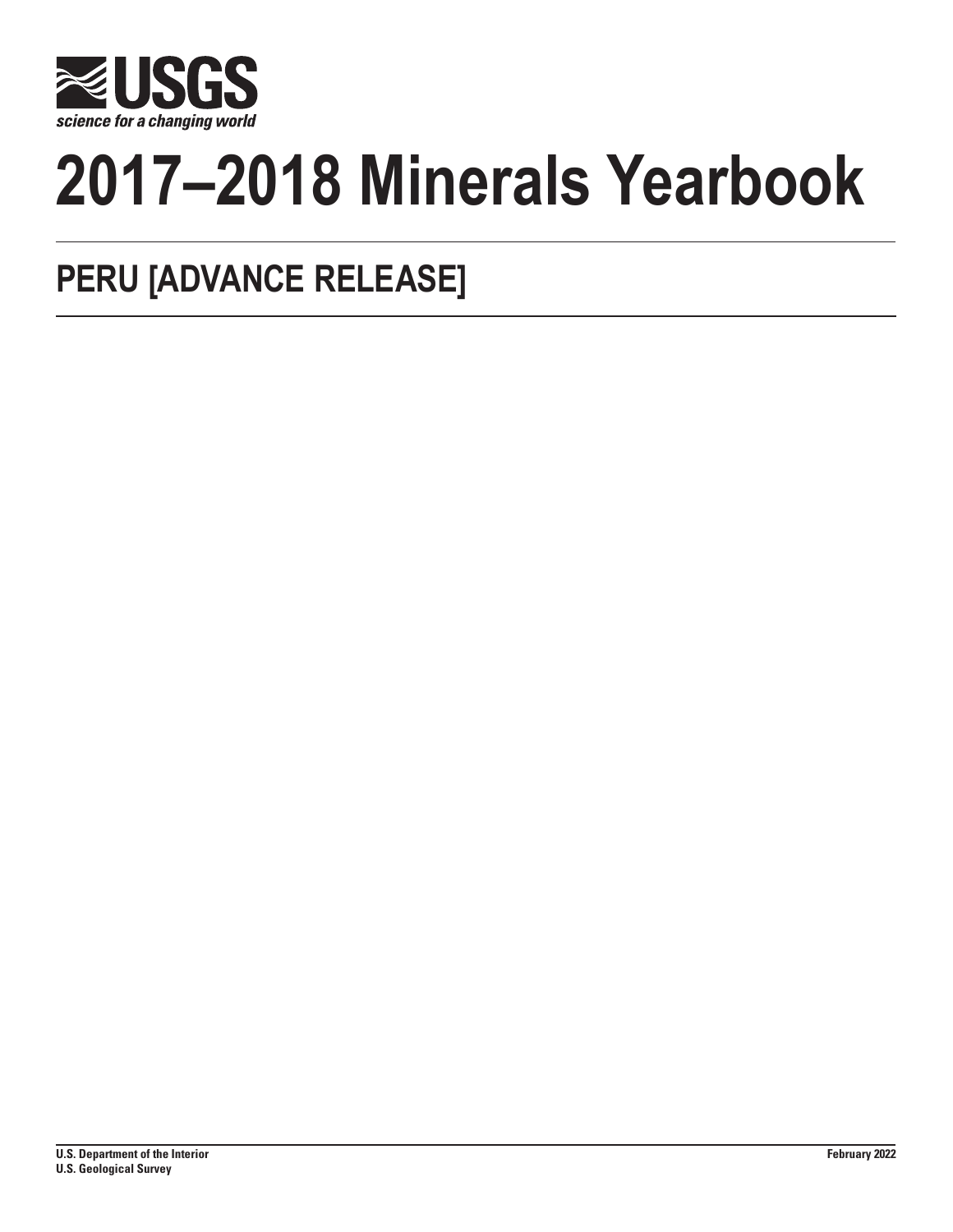# **The Mineral Industry of Peru**

# By Yadira Soto-Viruet

#### **Note: In this chapter, information for 2017 is followed by information for 2018.**

Peru continued to be among the world's leading producers of many nonfuel minerals and base metals. In 2017, the country was ranked second in the world's production of silver (16% of world production) and copper and zinc (12% each); third in production of lead (7%); and fourth in production of molybdenum (9%) and tin (6%). According to the Ministerio de Energía y Minas (MEM) (2018a, p. 38, 40), Peru continued to be Latin America's leading producer of andalusite, gold, indium, kyanite and related minerals, lead, selenium, and zinc; the region's second-ranked producer of cadmium, copper, diatomite, molybdenum, phosphate rock, and silver; and the region's third-ranked producer of tin. The country's world rankings for mineral reserves were as follows: first for silver; third for copper, molybdenum, and zinc; fourth for lead; and seventh for gold (Bennett, 2018, 2019; Flanagan, 2018, 2019; George, 2018; Klochko, 2018, 2019; Polyak, 2018, 2019; Thomas, 2018, 2019; Anderson, 2019).

In 2017, Peru's real gross domestic product (GDP) increased by 2.5% compared with an increase of 4.0% in 2016. The major sectors that contributed to the country's GDP were services (49%), mining and hydrocarbon extraction (14%), and manufacturing (13%). The GDP growth was driven mainly by a 3.4% increase in the country's mining and hydrocarbon sector. Growth in the mining and hydrocarbon sector was attributed to a 10% increase in zinc output from increased production at the Antamina Mine [operated by Compañia Minera Antamina S.A. (Antamina)] and a 4.5% increase in copper mine output from increased production at the Las Bambas Mine [operated by Minera Las Bambas S.A. (Las Bambas)] and at the Toromocho Mine (operated by Minera Chinalco Peru S.A.) (Banco Central de Reserva del Perú, 2018, p. 17, 21, 25; 2019a, p. 24; 2019b; Ministerio de Energía y Minas, 2018a, p. 11).

In the first quarter of 2017, Peru's economy was deeply affected by the El Niño Costero phenomenon, which occurs when ocean surface temperatures warm along the coasts of Ecuador and northern Peru, causing mainly heavy rainfall. Heavy rainfall between December 2016 and May 2017 caused landslides, flooding, and flash floods in the northern regions of the country. El Niño Costero caused loss of life, damaged basic infrastructure, and negatively affected most sectors of the economy, including the mining and hydrocarbon sectors. Mining operations located in the northern and central regions were affected mainly by the closure of roads and railroads, creating disruptions in the transportation of mineral concentrates. The manufacturing sector also was affected by the closure of roads and damage to factories, and by lessened demand for manufactured goods. The country's primary manufacturing facility, the Cajamarquilla refinery, was temporarily closed between March and April as a result of El Niño Costero. The refinery, located in Lima Region, was Peru's sole producer

of cadmium and refined zinc. In addition, anomalous waves resulted in the closure of ports, preventing the departure of ships and delaying the export of goods (Instituto Nacional de Defensa Civil, 2017, p. 11, 13; Banco Central de Reserva del Perú, 2018, p. 9, 26, 32).

#### **Minerals in the National Economy**

The mining sector continued to be one of the main contributors of development and economic growth in the country. Peru's mining activity was broadly distributed among 24 of its 25 Regions. Direct employment in the mining sector increased to 200,369 people in 2017 from 171,981 in 2016. Of these 200,369 workers, about 16% worked in Arequipa Region, 9% worked in Junin Region, and 8% worked in La Libertad Region (Banco Central de Reserva del Perú, 2018, p. 22; Ministerio de Energía y Minas, 2018a, p. 100–101; 2019, p. 80–81).

According to the MEM, in 2017, total mining investments increased by 18% to \$3.9 billion from \$3.3 billion (revised) in 2016. The increase was attributed mainly to an increase in the international price of metals during the year. Investments in infrastructure accounted for 39.6% of total mining investments; exploration, for 18.4%; and mining equipment, for 12.5%. Southern Peru Copper Corp. (SPCC) (a subsidiary of Southern Copper Corp. of the United States) invested \$673 million, making it the leading investor in the country. During the year, SPCC continued the Toquepala Mine expansion in Tacna Region, and with the exploration programs at Los Chancas in Apurimac Region and Michiquillay in Cajamarca Region. The Arequipa Region received \$529 million of Peru's mining investments; Tacna, \$518 million; and Cusco, \$387 million (Ministerio de Energía y Minas, 2018a, p. 80–84, 87, 90–92).

Investment in mining in Peru during the next few years was expected to include 49 major projects at various stages of exploration and (or) development, totaling \$58.5 billion. About 47% (\$27 billion) of these investments was for projects at the prefeasibility stage; 29% (\$17 billion) was for projects at the feasibility stage; 20% (\$12 billion) was for projects at the evaluation stage; and 5% (\$3 billion) was for projects at the construction stage. About 20% of the projected investments were from China and the United Kingdom (\$12 billion each); 17%, from Canada (\$10 billion); 16%, from Mexico (\$9 billion); 10%, from the United States (\$6 billion); 7%, from Peru (\$4 billion); and 5%, from Australia (\$3 billion). Copper projects accounted for 69% of the projected total investments in mining; gold and iron ore accounted for 12% each, and phosphates, 4%. The Cajamarca Region was expected to receive 28% of the total investments in mining; the Apurimac Region, 19%; and the Arequipa and Moquegua Regions, 10% each (Ministerio de Energía y Minas, 2018a, p. 90–92).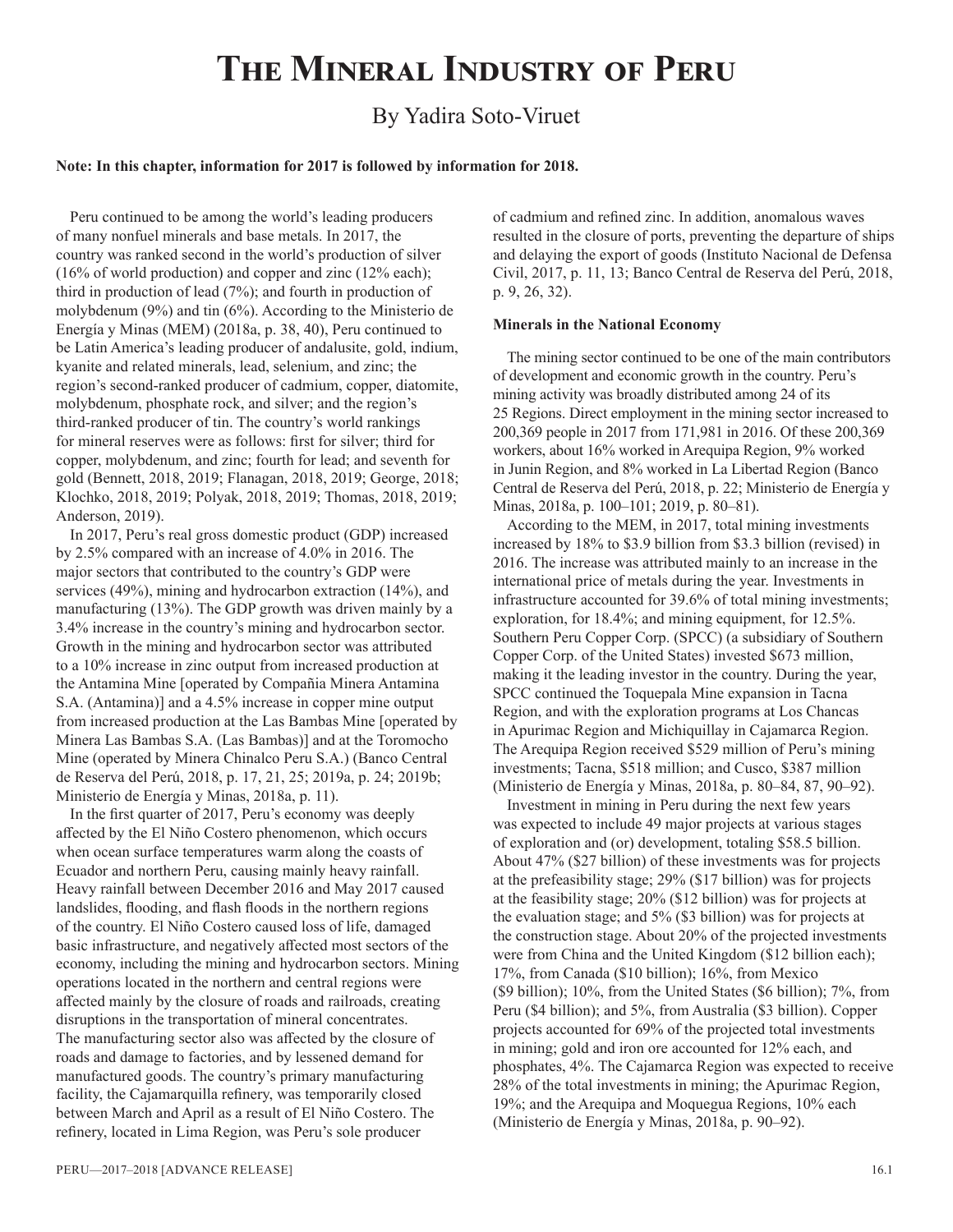#### **Government Policies and Programs**

Peru's mining sector is regulated by the Ley General de Mineria, Decreto Supremo No. 014–92–EM [General Mining Law, Supreme Decree No. 014–92–EM]. The MEM is the Government agency responsible for the administration and regulation of the energy and mining sector. The Instituto Geológico Minero y Metalúrgico [Geological, Mining, and Metallurgical Institute] of the MEM is the authority responsible for all legal matters related to geoscience research and management of land and mining concessions. The Dirección General de Minería [General Mining Directorate] of the MEM has the responsibility to address all legal matters related to mining sector policy. The Dirección General de Asuntos Ambientales [General Directorate of Environmental Affairs] of the MEM has the responsibility to address environmental issues that result from energy and mining activities, and it is mandated to implement environmental laws and regulations. The Dirección General de Formalización Minera (DGFM) [General Directorate of Mining Formalization] of the MEM, which was created by Decree No. 025–2013–EM, is responsible for policies regarding the formalization of the artisanal and small-scale mining sector as well as for issuing and implementing related regulations (Instituto Geológico Minero y Metalúrgico, 2018; Ministerio de Energía y Minas, 2018a, p. 17; 2018b–d).

Peru continued to strengthen its mining formalization process through the implementation of a comprehensive strategy. In December 2016, the Government enacted Legislative Decree No. 1293, which declared of national interest the formalizing of small-scale and artisanal mining activities and created the Proceso de Formalizacion Minera Integral [Integral Mining] Formalization Process]. Under the Proceso de Formalizacion Minera Integral, the DGFM created the Registro Integral de Formalizacion Minera (Reinfo) [Comprehensive Mining Formalization Registry] to identify companies and (or) businesses that are dedicated to or benefit from artisanal and small-scale mining. Reinfo would allow the formalization of artisanal and small-scale mining with the purpose of providing economic development opportunities, combatting illegal mining, and promoting natural resource conservation of protected areas. In January, the Government also enacted Legislative Decree No. 1336, which establishes provisions for the Proceso de Formalizacion Minera Integral, including the simplification of the registration process. In June, the Government enacted Supreme Decree No. 018–2017–EM, which establishes complementary provisions for the simplification of requirements as well as adds economic incentives within the Proceso de Formalizacion Minera framework. In November, the Government enacted Supreme Decree No. 038–2017–EM, which establishes regulatory provisions for the Instrumento de Gestión Ambiental para la Formalización de Actividades de Pequeña Minería y Minería Artesanal (IGAFOM) [Environmental Management Instrument for the Formalization of Small Mining and Artisanal Mining Activities]. The objective of the IGAFOM is to ensure that artisanal and smallscale mining activities are in compliance with environmental regulations and that miners adopt measures to identify, control, and mitigate environmental impacts, including taking the appropriate measures for the final decommissioning and

reclamation of mines. A total of 5,204 artisanal and small-scale miners from 18 Regions were formalized in 2017. Of the total formalized miners, 34% were located in La Libertad Region; 30%, in Ayacucho Region; 21%, in Puno Region; and 11%, in Arequipa Region (Ministerio de Energía y Minas, 2017a, c; 2018b, p. 18, 20; 2021; Gob.pe, 2021).

PERUPETRO S.A., which was created by law No. 26221, Ley Organica de Hidrocarburos [Organic Law of Hydrocarbons], was responsible for promoting investments in hydrocarbon exploration and mining in Peru. PERUPETRO was also responsible for negotiating, signing, and monitoring contracts and technical agreements for the exploration and mining of hydrocarbons in the country. Petróleos del Peru S.A. (PETROPERU), which was a state-owned company, was responsible for the transportation, refining, distribution, and sale of fuels and other derivatives of petroleum. PETROPERU owned most of the refineries in the country (Petróleos del Peru S.A., 2021b; PERUPETRO S.A., 2021).

# **Production**

In 2017, production of iron ore (gross weight and Fe content) increased by 15% each owing to the startup of the first phase of the Marcona Mine's expansion project (which was owned by Shougang Hierro Perú S.A.A.) and the Minera Shouxin Peru S.A.'s tailings recovery project. Mined production of zinc increased by 10%, which was attributed primarily to a 70% increase in production at the Antamina Mine. Antamina continued to be the leading zinc producer in the country. Industrial minerals for which production increased by more than 10% were mica (by 111%), onyx (107%), talc (68%), pyrophyllite (27%), and barite and unspecified crushed stone (15% each). Mineral fuels and related materials for which production increased included anthracite coal (by 26%), lubricants (17%), and jet fuel (10%).

During the year, production of artisanal gold decreased by 17% and primary copper electrowon decreased by 15%. Industrial minerals for which production decreased by more than 10% included bentonite (by 96%), gypsum (35%), marble (28%), andalusite and slate (22% each), phosphate rock (gross weight) (21%), phosphate rock ( $P_2O_5$  content) (20%), travertine (13%), construction sand and gravel (12%), and feldspar (10%). In 2017, the mineral fuels and related materials for which production decreased included distillate fuel oil (by 63%), residual fuel oil (24%), and gasoline (10%). Inkabor S.A.C., which was Peru's sole producer of boron, did not produce boron in 2017. Data on mineral production are in table 1.

#### **Structure of the Mineral Industry**

The majority of mining operations in Peru were privately owned. In 2017, the country's copper mining companies included Antamina, Las Bambas, Sociedad Minera Cerro Verde S.A.A. (Cerro Verde), and SPCC. The country's leading silver producers included Antamina, Compañía de Minas Buenaventura S.A.A. (Buenaventura), and Compañia Minera Ares S.A.C. The leading zinc producers included Antamina, Nexa Resources Peru SAA (formerly known as Compañía Minera Milpo S.A.A.), and Volcan Compañia Minera S.A.A (Volcan). Molybdenum was produced as a byproduct of copper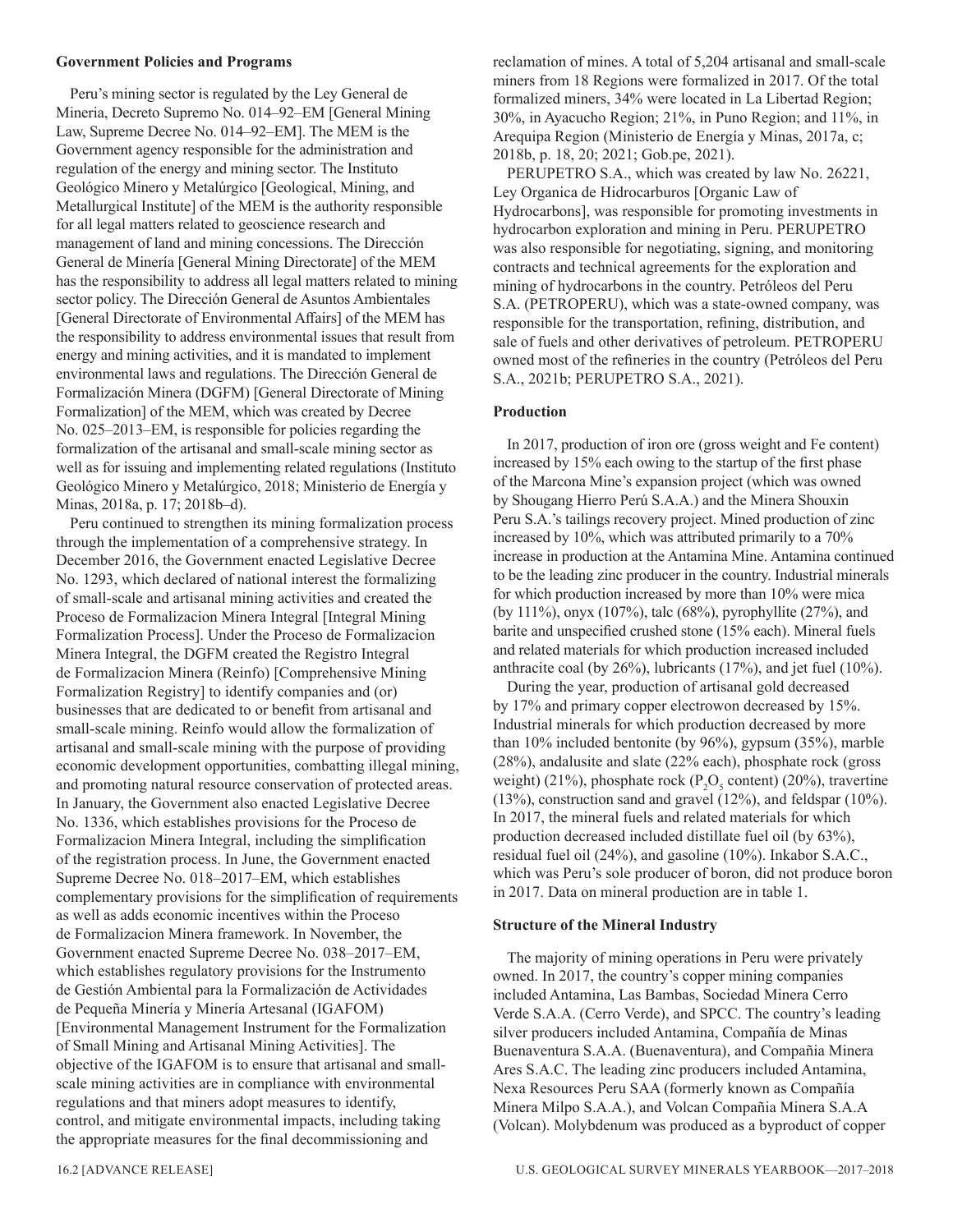production by Antamina, Cerro Verde, and SPCC (Ministerio de Energía y Minas, 2018a, p. 49, 57, 61, 68, 70).

Minsur S.A. continued to be Peru's sole producer of tin. Shougang Corp. of China, through its subsidiary Shougang Hierro Perú, continued to be the country's leading producer of iron ore. Shougang produced iron ore at the Marcona open pit mine, which was located in the Marcona District, Ica Region. Repsol YPF of Spain held an 82.38% interest in the Refinería La Pampilla S.A.A. La Pampilla, which continued to be the largest petroleum refinery in the country, was located in El Callao Province, Lima Region, and had the capacity to produce about 117,000 barrels per day (bbl/d) (El Comercio, 2017; Repsol YPF, 2017, p. 15; Ministerio de Energía y Minas, 2018a, p. 68, 70). Table 2 is a list of major mineral industry facilities.

# **Mineral Trade**

In 2017, the value of Peru's total exports amounted to \$45.3 billion compared with \$37.0 billion (revised) in 2016, which was an increase of 22%. According to the MEM, the value of Peru's mineral exports equaled \$28.1 billion or 62% of the country's total exports in 2017 compared with \$22.4 billion or 61% of total exports in 2016. In 2017, metals, which included copper, gold, iron, lead, molybdenum, silver, tin, zinc and others, accounted for \$27.2 billion or 58% of the total exports. Copper, valued at \$13.8 billion, continued to be the leading mineral product export, accounting for 51% of Peru's total metal exports and 31% of the country's total exports. Gold accounted for 30% of metal exports and 18% of total exports. The country's leading metal export recipients were, in order of export value, China (which received 36% of Peru's metal exports), the United States and Switzerland (9% each), India and the Republic of Korea (7% each), and Japan (6%). Industrial mineral exports were valued at \$587 million in 2017 compared with \$640 million in 2016. Peru's leading industrial mineral export recipients were, in order of export value, the United States (which received 36% of the country's industrial mineral exports), Chile (14%), and Brazil (11%). In 2017, exports of petroleum and natural gas accounted for \$3.4 billion or 7% of the total exports compared with \$2.2 billion or 6% in 2016 (Ministerio de Energía y Minas, 2018a, p. 44–46; 2019, p. 11, 33).

Peru's exports to the United States were valued at \$7.3 billion in 2017 compared with \$6.3 billion in 2016. Of this amount, nonmonetary gold accounted for \$1.8 billion (or 24% of the country's total exports to the United States, by value); other petroleum products, \$510 million; fuel oil, \$392 million; zinc, \$172 million; tin, \$158 million; copper, \$119 million; and crude petroleum, \$23 million. Imports from the United States were valued at \$8.7 billion in 2017 compared with \$7.9 billion in 2016; these included \$1.7 billion in fuel oil; \$855 million, other petroleum products; \$227 million, excavating machinery; \$93 million, other coal and fuels; and \$88 million, crude petroleum (U.S. Census Bureau, 2018a, b).

# **Commodity Review**

#### *Metals*

**Copper.**—In 2017, Peru's leading copper companies were, in order of output, Cerro Verde, which accounted for 21% of the country's total copper production, Las Bambas (19%), Antamina (18%), and SPCC (13%). Arequipa Region continued to rank first among the country's copper-producing regions in 2017, accounting for 21% of total output, followed by Apurimac (19%), Ancash (18%), and Cusco (13%). During the year, copper mine output increased by 5%, which was attributed mainly to an increase in the production of copper at Las Bambas, by 38%, and at Chinalco, by 16%. Las Bambas (located in Cotabambas, Apurimac Region) began commercial production in 2015, and Chinalco (located in the Morococha District, Junin Region) began operations in 2016 (Ministerio de Energía y Minas, 2018a, p. 48–51).

Chinalco continued its plan to invest an additional \$1.3 billion to further expand the Toromocho Mine's capacity to 300,000 metric tons per year (t/yr) of copper from 250,000 t/yr by 2020. The company expected to begin the construction in 2018. Hudbay Minerals Inc. of Canada owned 100% interest in the Constancia Mine, which included the Pampacancha deposit. Pampacancha was located about 3 kilometers southeast of Constancia in Chumbivilcas Province, Cusco Region. Hudbay Minerals expected to begin operations at Pampacancha by 2019. Total proven and probable reserves at Pampacancha were reported as 39.9 million metric tons (Mt) at average grades of 0.32% copper, 3.07 grams per metric ton (g/t) silver, 0.058 g/t gold, and 0.0099% [reported as 99 g/t] molybdenum. Hudbay Minerals planned to produce between 95,000 and 115,000 metric tons (t) of copper in 2018. SPCC continued its expansion project at Toquepala (located in Tacna Region), which was valued at \$1.2 billion and had the capacity to produce about 150,000 t/yr of copper. The expansion project was expected to be completed in 2018 and to add an additional capacity of 100,000 t/yr of copper and 3,100 t/yr of molybdenum (Hudbay Minerals Inc., 2018a, p. 10–11; 2018b; Ministerio de Energía y Minas, 2018a, p. 92, 95).

**Gold and Silver.**—In 2017, Peru's leading gold producers were, in terms of output, Minera Yanacocha S.R.L. and Minera Barrick Misquichilca S.A., each of which accounted for 11% (22% total) of the country's gold production. La Libertad Region accounted for 28% of the country's total gold production, followed by Cajamarca (22%), Arequipa (15%), and Madre de Dios (9%). During the year, artisanal gold-mining production decreased to 20,695 kilograms (kg) from 25,069 kg (revised) in 2016, and included production from the regions of Arequipa, Madre de Dios, Piura, and Puno. Production of gold from large- and medium-scale operations accounted for 79% of the country's total production; estimated artisanal mining accounted for 14%, and small-scale operations accounted for 7% (Ministerio de Energía y Minas, 2018a, p. 52–55; 2020b).

The leading silver producers were, in terms of output, Buenaventura, which produced about 17% of the country's total silver production; Antamina (15%); and Compañia Minera Ares (12%). The Ancash Region was ranked first among the country's silver-producing Regions and accounted for about 19% of the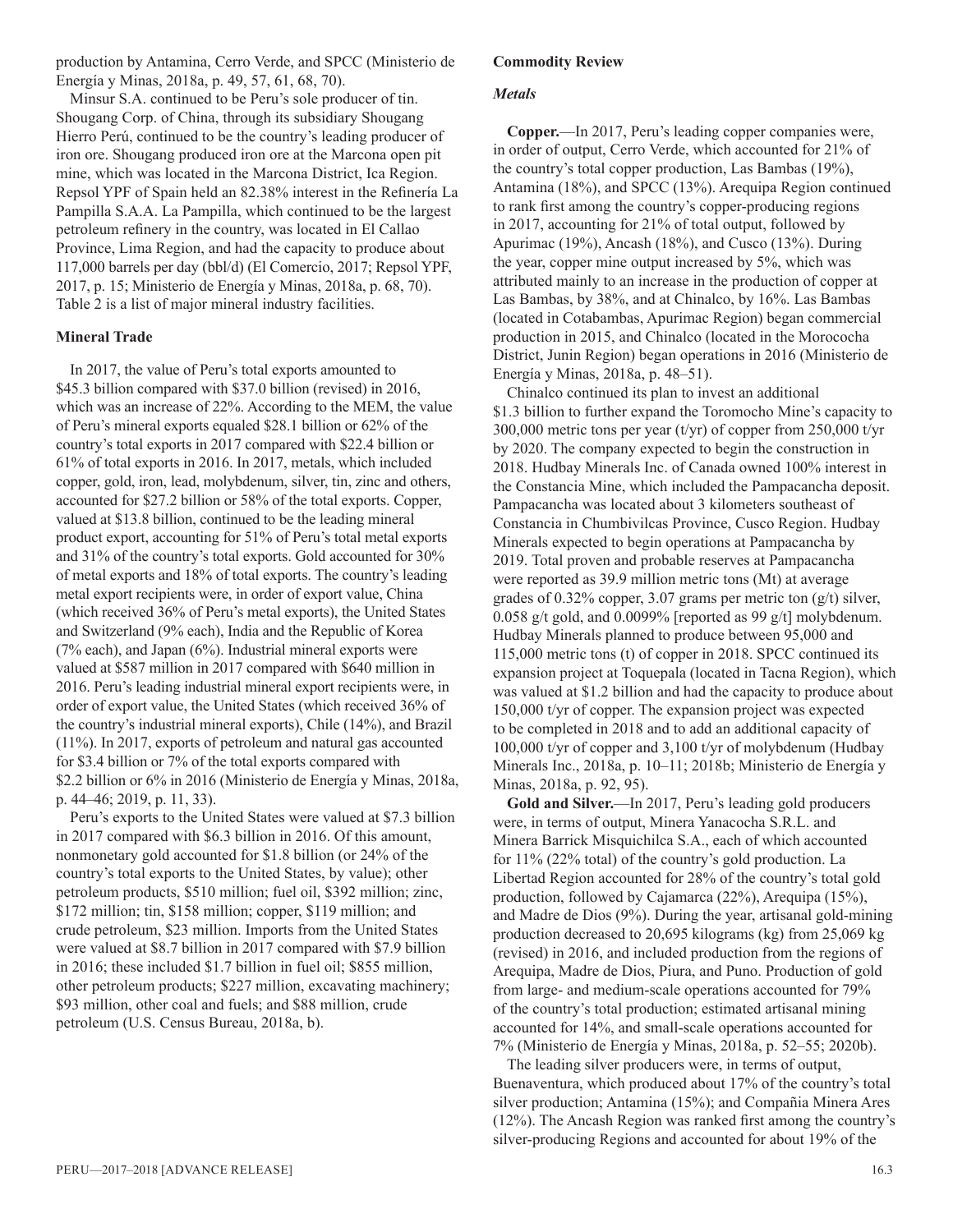country's silver output; Junin and Lima, 18% each; and Pasco, 14%. In 2017, production of silver at large- and medium-scale operations accounted for 96% of the country's total production (Ministerio de Energía y Minas, 2018a, p. 60–63).

In August, Buenaventura began commercial production at its wholly owned Tambomayo polymetallic underground mine located in Caylloma Province, Arequipa Region. As of December 31, total proven and probable mineral reserves were reported as 1.9 Mt at average grades of 306 g/t silver, 8.76 g/t gold, 2.50% zinc, and 1.25% lead. During the year, the mine produced 50,695 kg of silver, 1,820 kg of gold, 2,906 t of zinc, and 2,070 t of lead. Tambomayo was expected to produce between 3,100 and 3,700 kg of gold in 2018 (Compañía de Minas Buenaventura S.A.A., 2018a, p. 45; 2018b, p. 19, 74, 86).

Shahuindo S.A.C., which was owned by Tahoe Resources Inc. of the United States, produced gold and silver at its Shahuindo open pit mine. Shahuindo, located in the Cajamarca Region, began commercial production in 2016 and had an estimated mine life of about 12 years. In 2017, Shahuindo produced 3,300 kg of silver and 2,200 kg of gold. Proven and probable mineral reserves at Shahuindo were reported to be 128 Mt at an average grade of 0.46 g/t gold. Tahoe Resources continued its expansion plans at Shahuindo (phase II), which included the construction and commissioning of a crushing and agglomeration circuit. The expansion was expected to be completed by the end of 2018 and to increase Shahuindo's oreprocessing capacity to 36,000 metric tons per day (t/d) from 10,000 t/d. The company expected to produce between 2,300 and 3,100 kg of gold in 2018 (Tahoe Resources Inc., 2018a, p. 5, 9–10, 26; 2018b, c).

Barrick Gold Corp. of Canada, through its subsidiary Minera Barrick Misquichilca, owned and operated the Lagunas Norte Mine in La Libertad Region. Gold production at Lagunas Norte was 10,970 kg in 2017 compared with 12,330 kg in 2016, which was a decrease of 11%. The decrease was attributed mainly to lower ore grades and lower recovery rates. The company planned to produce between 6,500 and 7,700 kg in 2018; the expected decrease was owing to the progressive oxide ore depletion at Lagunas Norte. As of December 31, total proven and probable mineral reserves at Lagunas Norte were reported to be 55.4 Mt at an average grade of 2.25 g/t gold (Barrick Gold Corp., 2018, 55–56, 91).

**Iron Ore.**—Shougang expected to complete Marcona's expansion project by late 2018 and to increase its production capacity to about 10 million metric tons per year (Mt/yr) of iron concentrate. As of 2017, proven and probable reserves at the Marcona project were reported as 2.2 billion metric tons of iron ore. In July, Minera Shouxin Peru S.A., which was a joint venture between Baiyin Nonferrous Group Co. (51%) and Shougang Hierro Perú (49%), began operations at its iron ore tailings recovery project. The project processed the lowgrade copper, iron, and zinc that had been accumulating for decades in the tailings of the Marcona Mine. During the year, Minera Shouxin Peru produced 138,360 t of iron. The project's concentrator plant had the capacity to process 6.8 Mt/yr of mine tailings and to produce 350,000 t/yr of iron and 23,000 t/yr of copper. Planned investments for iron ore in Peru included Pampa de Pongo at an investment cost of \$2.5 billion; the

site is located in Arequipa Region and was owned by Jinzhao Mining Peru S.A. The project was expected to have a production capacity of about 15 Mt/yr. Jinzhao Mining Peru planned to begin the construction of Pampa de Pongo by 2020 and expected to begin production by 2023 (Ministerio de Energía y Minas, 2017b; 2018a, p. 68–69, 92; 2019, p. 77; Shougang Hierro Perú S.A.A., 2018, p. 6).

**Lead and Zinc.**—Peru's leading lead producers were Compañía Minera Chungar S.A.C. (Chungar), which accounted for 10% of the country's total lead production in 2017, followed by Buenaventura and Sociedad Minera El Brocal S.A.A. (8% each). The Pasco Region was ranked first among the country's lead-producing Regions, accounting for 31% of the tonnage produced, followed by Lima (17%), Junin (14%), and Ancash (13%). Production of lead by large- and medium-scale companies accounted for 98% of the total production (Ministerio de Energía y Minas, 2018a, p. 64–67).

In 2017, Antamina continued to be the leading zinc producer in Peru, accounting for 30% of the country's total zinc production, followed by Nexa (11%) and Volcan (10%). The leading zincproducing Regions were, in order of output, Ancash (which produced about 34%), Junin (20%), Pasco (16%), and Ica (11%) (Ministerio de Energía y Minas, 2018a, p. 56–59, 64–67).

Sociedad Minera El Brocal, a subsidiary of Buenaventura, operated the Colquijirca production unit, which mined lead and zinc at its Tajo Norte open pit mine and copper at its Marcapunta Norte underground mine. Colquijirca was located in Cerro de Pasco Province, Pasco Region. In 2017, the company increased its lead production by 50% as a result of an increase in lead output at its Tajo Norte Mine. During the year, Buenaventura increased its total lead and zinc production by 21% and 25%, respectively. These increases were attributed to the rampup of the Tambomayo Mine (Compañía de Minas Buenaventura S.A.A., 2018b, p. 9; Ministerio de Energía y Minas, 2018a, p. 64–67).

**Tin.**—Minsur's tin operations included the San Rafael underground mine located in Puno Region, and the Pisco smelter and refinery located in Ica Region. Production of tin in the country had been steadily decreasing since 2009, which was attributed mainly to the gradual depletion of reserves at the San Rafael Mine in Puno Region. During the year, mine production of tin decreased by 5% compared with that of 2016. As of December 2017, total proven and probable reserves at San Rafael were reported to be 6.8 Mt at an average grade of 1.72% tin compared with 6.9 Mt at an average grade of 1.60% tin in 2016. Peru exported a total of 18,700 t of tin valued at \$370 million in 2017 compared with 19,400 t valued at \$344 million in 2016. The United States and the Netherlands combined received 65% of the country's tin exports. Minsur also continued with its plans to develop the B2 tailings project, which was to recover tin from the San Rafael tailings. As of December 2017, total proven and probable reserves at the B2 tailings project were reported as 7.6 Mt at an average grade of 1.03% tin. The project was expected to be completed by the end of 2019 and to produce 45,000 t of tin (about 5,000 t/yr) during an estimated mine life of 9 years (Ministerio de Energía y Minas, 2018a, p. 70–71; Minsur S.A., 2018, p. 20, 27).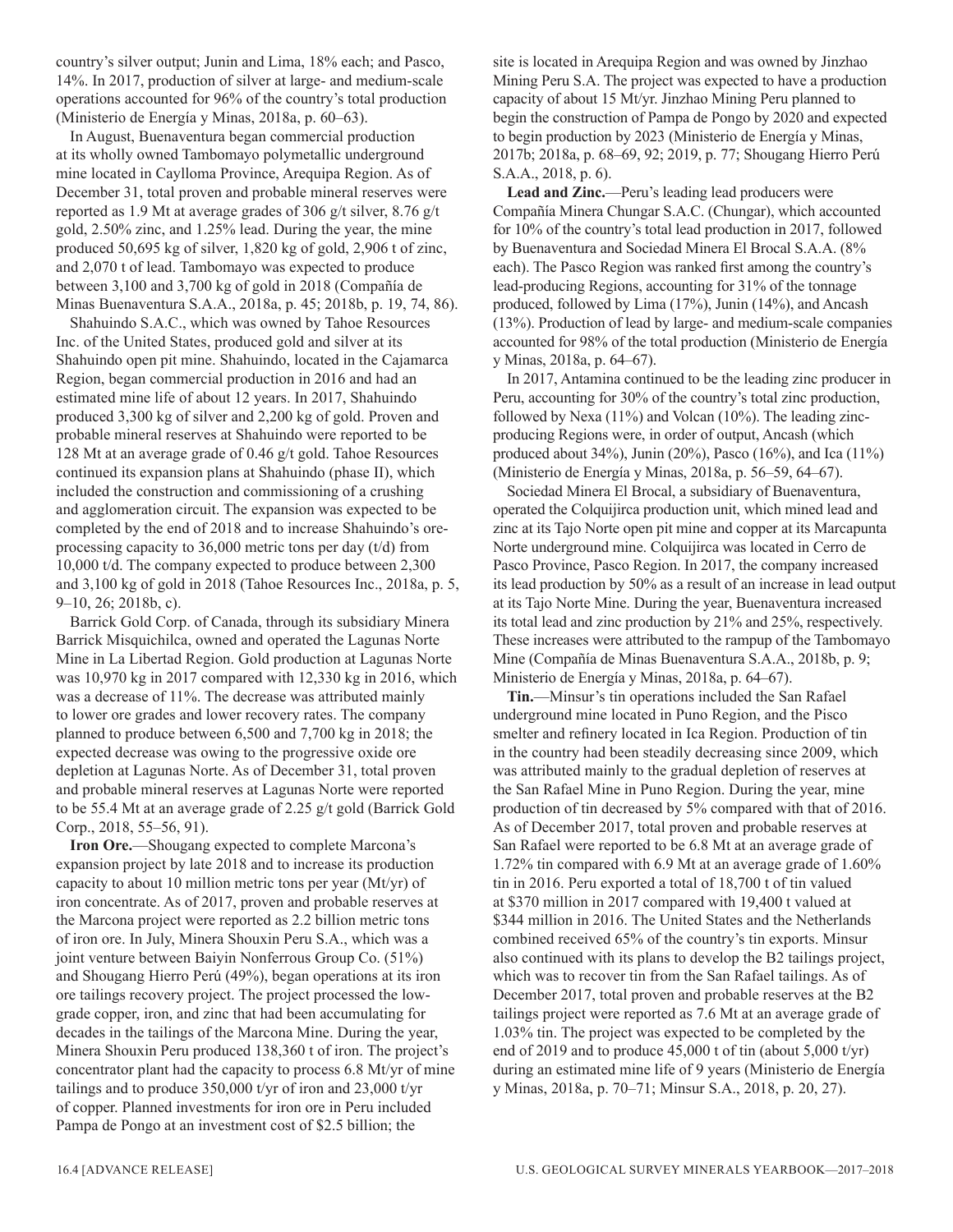#### *Industrial Minerals*

**Phosphate Rock.**—In 2017, Vale S.A. of Brazil entered into an agreement with Mosaic Co. of the United States for the sale of its fertilizer businesses, which included the company's stake in the Compañia Minera Miski Mayo S.R.L, which operated the Bayovar open pit mine. The agreement would allow Mosaic to acquire an additional 40% interest in the joint venture, in which it already held a 35% interest. The remaining 25% interest was held by Mitsui & Co., Ltd. of Japan. Vale expected to complete the sale by early 2018. The Bayovar Mine is located in the Sechura desert, Piura Region, and had the capacity to produce 4.0 Mt/yr of phosphate rock. As of 2016, total proven and probable reserves at Bayovar were reported as 247.2 Mt at an average grade of 15.8% phosphorus pentoxide  $(P_2O_5)$ . Expansion plans were underway at Bayovar to increase the production capacity of the mine to 5.8 Mt/yr at an investment cost of about \$520 million (Vale S.A., 2017, p. 22, 79; 2018, p. 7; Ministerio de Energía y Minas, 2018a, p. 96).

#### *Mineral Fuels*

**Coal.**—Anthracite and bituminous coal were produced mainly in the Regions of Ancash, Cajamarca, La Libertad, and Lima. In 2017, anthracite coal production increased to 186,305 t from 147,993 t in 2016. The increase was attributed mainly to an increase in production in the Ancash Region, which accounted for 45% of the total anthracite produced in the country, followed by Cajamarca, La Libertad, and Lima. Production of bituminous coal, which was produced mainly in Ancash and Lima Regions, decreased by nearly 3% in 2017. The decrease was driven mainly by a 60% decrease in production in Ancash Region. Peru's leading coal producers were Compañia Minero Cerro Negro S.A.C., Obras Civiles y Mineras S.A.C., Mineral Concepción S.A.C., Minera Santa Mercedes E.I.R.L., and San Roque F.M. S.A.C. (tables 1, 2; Ministerio de Energía y Minas, 2018a, p. 75; 2018e).

**Natural Gas and Petroleum.**—Crude petroleum in Peru was produced in the Noroeste, Selva, and Zocalo zones. The country's leading producers of crude petroleum were China National Petroleum Corp., Pluspetrol Norte S.A. (Pluspetrol), and Savia Peru S.A. In 2017, production of crude petroleum increased by 8% to 15.9 million barrels (Mbbl) from nearly 14.8 Mbbl in 2016. The increase in crude petroleum production was attributed mainly to the restart of operations at Block 8 (owned by Pluspetrol), which had been suspended between September and November of 2016 owing to local community protests in the Loreto Region. The increase also was attributed to the restart of operations at Block 192 (owned by Pacific Stratus Energy del Peru S.A.) in February. The suspension of production at Block 192 in 2016 occurred after the rupture of the Nor Peruano oil pipeline. Blocks 8 and 192 are located in the Selva Norte zone and produced 2.1 Mbbl and 1.4 Mbbl of crude petroleum, respectively, in 2017. During the year, production of gross natural gas decreased by 8% compared with that of 2016, to 12.9 million cubic meters. The leading natural-gas-producing zones were Nor-Oeste, Selva, and Zocalo. In 2017, the Selva zone, which included Selva Norte, Selva Central, and Selva Sur, accounted for 97% of the total natural gas production in Peru.

The decrease in natural gas production was attributed mainly to lower production at Pluspetrol's Blocks 88 and 56, which accounted for 51% and 33% of the country's total natural gas production, respectively, in 2017 (Banco Central de Reserva del Perú, 2018, p. 25; PERUPETRO S.A., 2018a, p. 21, 32; 2018b, p. 17–18).

PETROPERU continued with its modernization program of the Talara refinery, located in Piura Region, at an investment cost of about \$5.0 billion. The company expected to increase the production capacity at Talara to 95,000 bbl/d from 65,000 bbl/d and to complete the modernization program by 2020 (Petróleos del Peru S.A., 2021a; Rumbo Minero, 2018).

#### **Reserves and Resources**

Table 3 lists Peru's reserves of major minerals.

#### **MINERAL INDUSTRY HIGHLIGHTS IN 2018**

#### **Minerals in the National Economy**

In 2018, Peru continued to be among the world's leading producers of many nonfuel minerals and base metals. The country's real GDP increased by 4.0% compared with an increase of 2.5% in 2017. The mining and hydrocarbon and manufacturing sectors continued to be a significant part of the economic activities in Peru, contributing 13% to the country's total GDP. In 2018, however, the mining and hydrocarbon sector's contribution to the GDP decreased by 1.5% owing to decreases in the production of metals, such as copper, gold, lead, molybdenum, and silver. Direct employment in the mining sector increased to 201,547 workers in 2018 from 200,369 workers in 2017. Of these workers, 16% worked in Arequipa Region; 9%, in Junin Region; and 8%, in La Libertad Region (Banco Central de Reserva del Perú, 2019a, p. 11, 17, 24; 2019b; Ministerio de Energía y Minas, 2019, p. 80–81).

In 2018, the value of Peru's total exports amounted to \$48.9 billion compared with \$45.3 billion in 2017. The country's mineral exports accounted for \$29.4 billion, or 60% of the total exports. Metals accounted for \$28.8 billion compared with \$27.5 billion in 2017. The increase in the value of metal exports was attributed mainly to an increase in the value of exports of molybdenum (by 69%), iron ore (13%), copper (8%), and zinc (7%). Copper, which continued to be the leading mineral product export, accounted for 52% of Peru's total metal export products, followed by gold (29%), zinc (9%), and lead (5%). The country's leading metal export recipients were, in order of value, China (38%), India (10%), the United States (9%), and Switzerland (8%). In 2018, exports of petroleum and natural gas increased by 20% to \$4.0 billion, and exports of industrial minerals, by 7% to \$628 million (Ministerio de Energía y Minas, 2019, p. 32–34).

#### **Production**

In 2018, estimated production of refined indium increased by 10% to 11,000 kg. The industrial minerals for which output increased by more than 10% were bentonite (215%), feldspar (112%), barite (70%), gypsum (59%), limestone (51%), phosphate rock ( $P_2O_5$  content) (30%), phosphate rock (gross weight) (28%), pyrophyllite and unspecified stone (17% each),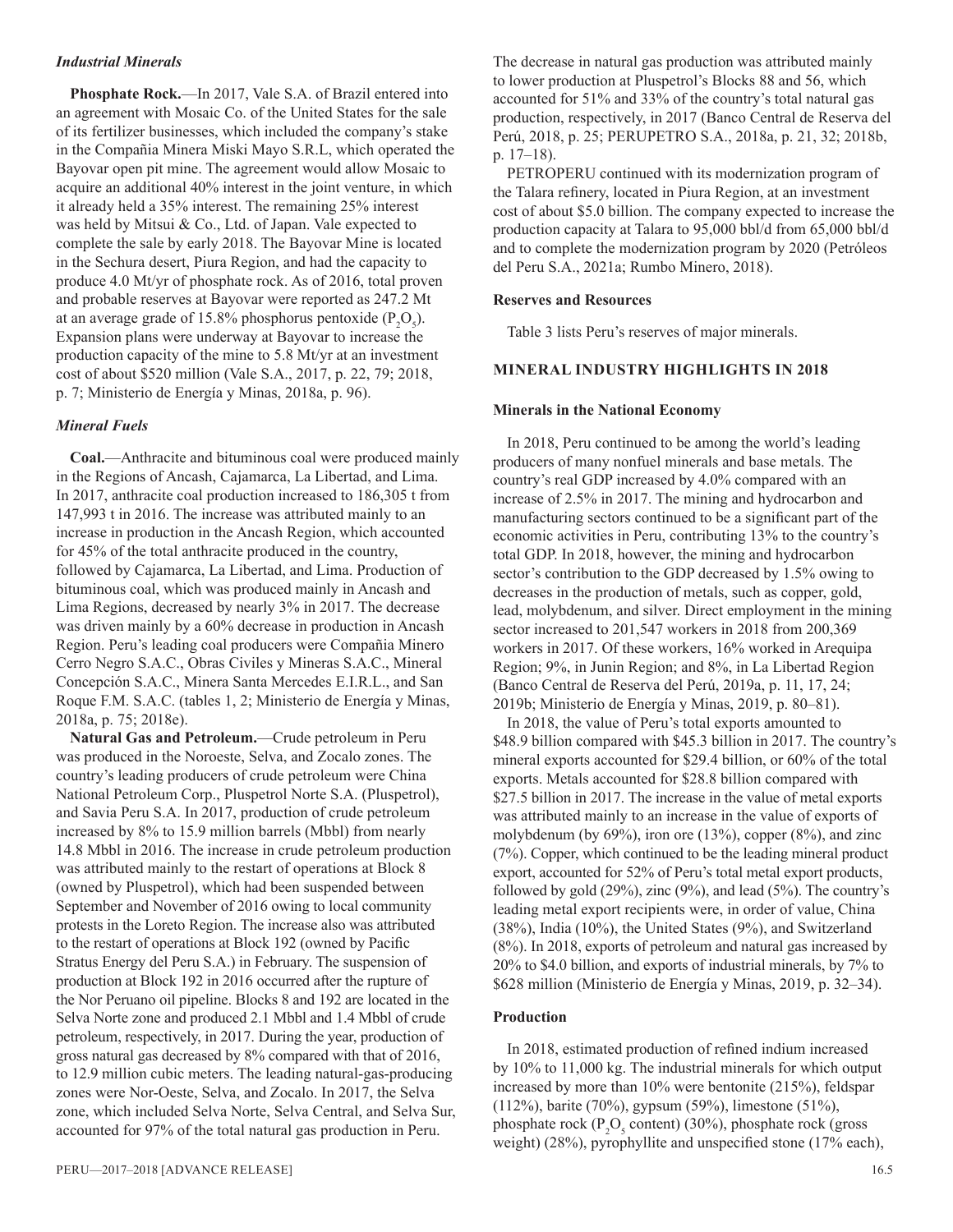estimated kyanite production (14%), and travertine (11%). Inkabor, which stopped production of boron in 2017, restarted operations in October and produced a total 100,522 t of boron for the remainder of the year. Mineral fuels and related materials for which production increased notably included distillate fuel oil (increased by 132%) and crude petroleum (12%). Industrial minerals for which production decreased by more than 10% included slate (54%), onyx (34%), mica (22%), common clay (18%), and kaolin (10%). Mineral fuels and related materials for which production decreased by more than 10% were anthracite coal (45%), liquefied petroleum gas (34%), lubricants (27%), and residual fuel oil (12%) (table 1).

#### **Structure of the Mineral Industry**

In January, Mosaic completed the acquisition of Vale's fertilizer businesses, which included the Bayovar phosphate mine. After the completion of the sale, Mosaic held 75% interest in Compañia Minera Miski Mayo and the remaining 25% interest continued to be held by Mitsui & Co. (table 2; Mosaic Co., 2019, p. 2).

#### **Commodity Review**

#### *Metals*

**Copper.**—Cerro Verde continued to be Peru's leading copper producer, accounting for about 20% of the country's total copper production in 2018, and Arequipa Region continued to rank first among the country's copper-producing regions. In the fourth quarter of 2018, SPCC completed its Toquepala expansion project, which included a new copper concentrator that would increase copper production capacity to about 250,000 t/yr in 2019. In August, Anglo American plc (60%) and Mitsubishi Corp. (40%), through their subsidiary Anglo American Quellaveco S.A., began the development of the Quellaveco project located in Moquegua Region. The project's mineral reserves were reported to be 1.3 billion metric tons at an average grade of 0.57% copper. The company expected to develop Quellaveco as an open pit mine and to begin copper production by 2022. The project, which was expected to reach full production by 2023, would have the capacity to produce an average of 300,000 t/yr of copper during the first 10 years of operation (Anglo American plc, 2019, p. 19; Grupo Mexico, S.A.B. de C.V., 2019; Ministerio de Energía y Minas, 2019, p. 37–39).

**Gold.**—Gold production from the regions of Arequipa, Cajamarca, and La Libertad accounted for about 63% of the country's total gold production. The country's leading gold producers, in terms of output, continued to be Minera Yanacocha (11% of the country's total gold production) and Minera Barrick Misquichilca (7%). Newmont Mining began gold production at the Quecher Main project at Yanacocha in late 2018. The project, which was expected to begin commercial production in the second quarter of 2019, would add oxide production at Yanacocha, extending the mine life to 2027. The company expected to produce an average of about 5,700 kilograms per year between 2020 and 2025. In 2019, gold production from Lagunas Norte decreased by more than 30%, which was attributed to the progressive depletion of oxide ores.

As of December, total proven and probable mineral reserves at Laguna Norte were reported to be 44.9 Mt at an average grade of 2.74 g/t gold. Barrick Gold reported that the company would no longer present Lagunas Norte as a reportable operating segment in 2019, after it failed to meet the company's investment criteria (Barrick Gold Corp., 2019, p. 58, 87; Ministerio de Energía y Minas, 2019, p. 40–43; Newmont Mining Corp., 2019, p. 2).

**Iron Ore.**—In July, Shougang completed Marcona's expansion project at an investment cost of about \$1.2 billion. After the completion of the expansion project, Marcona increased its annual capacity to 10 Mt of iron concentrate. In 2018, production at Marcona increased to 9.1 Mt from 8.7 Mt in 2017. In 2018, Minera Shouxin Peru's tailings recovery project, which began operations in 2017, increased production by 216% to 436,877 t in 2018 from 138,360 t in 2017. As a result, Minera Shouxin Peru accounted for 5% of the country's total iron content production in 2018 compared with 2% in 2017 (Ministerio de Energía y Minas, 2019, p. 56–57; Shougang Hierro Perú S.A.A., 2019, p. 6–7).

**Tin.**—In 2018, production of mined tin increased by 5%, which was the first increase in tin output since 2009. The increase was attributed mainly to the restart of San Rafael's ore-sorting preconcentration plant, which was on care-andmaintenance status during the fourth quarter of 2017. As a result, Minsur reported higher volume fed to the concentrator plant as well as a higher a recovery process (to 93.4% in 2018 from 92.2% in 2017). Total proven and probable reserves at San Rafael were reported to be 8.0 Mt at an average grade of 1.74% tin. San Rafael, which had an estimated mine life of about 11 years, had the capacity to produce 30,000 t/yr of tin. Minsur also began the construction of its B2 tailings project in the first quarter of 2018 and expected to complete the project by the end of 2019. The B2 tailings project was expected to produce a total of 45,000 t of tin (or 5,000 t/yr) during a mine life of about 9 years (Ministerio de Energía y Minas, 2019, p. 56–57; Minsur S.A., 2019, p. 22, 29–30).

#### *Industrial Minerals*

**Phosphate Rock.**—Fosfatos del Pacifico S.A. (a joint venture between FOSSAL S.A.A., 70%, and Mitsubishi Corp., 30%) planned to invest \$831 million in the development of its Bayovar 9 concession. A feasibility study for Bayovar 9, located in Piura Region, was underway in 2018. Mineral reserves at Bayovar 9 were reported as 108 Mt at average grade of 17.8%  $P_2O_5$ . Fosfatos del Pacifico expected to begin operations at Bayovar 9 in 2021 and projected a production capacity of about 2.5 Mt/yr of phosphate rock concentrate with a content of about 30% of  $P_2O_5$  (Fosfatos del Pacifico S.A., 2019, p. 14).

#### **Outlook**

Peru's real GDP growth is expected to increase by 2.2% in 2019 compared with growth of 4.0% in 2018. The country's mining and hydrocarbon sector is expected to continue to contribute more than 10% to Peru's total GDP and to account for more than 60% of the country's total exports. Peru's mining subsector output is expected to decrease by nearly 1% because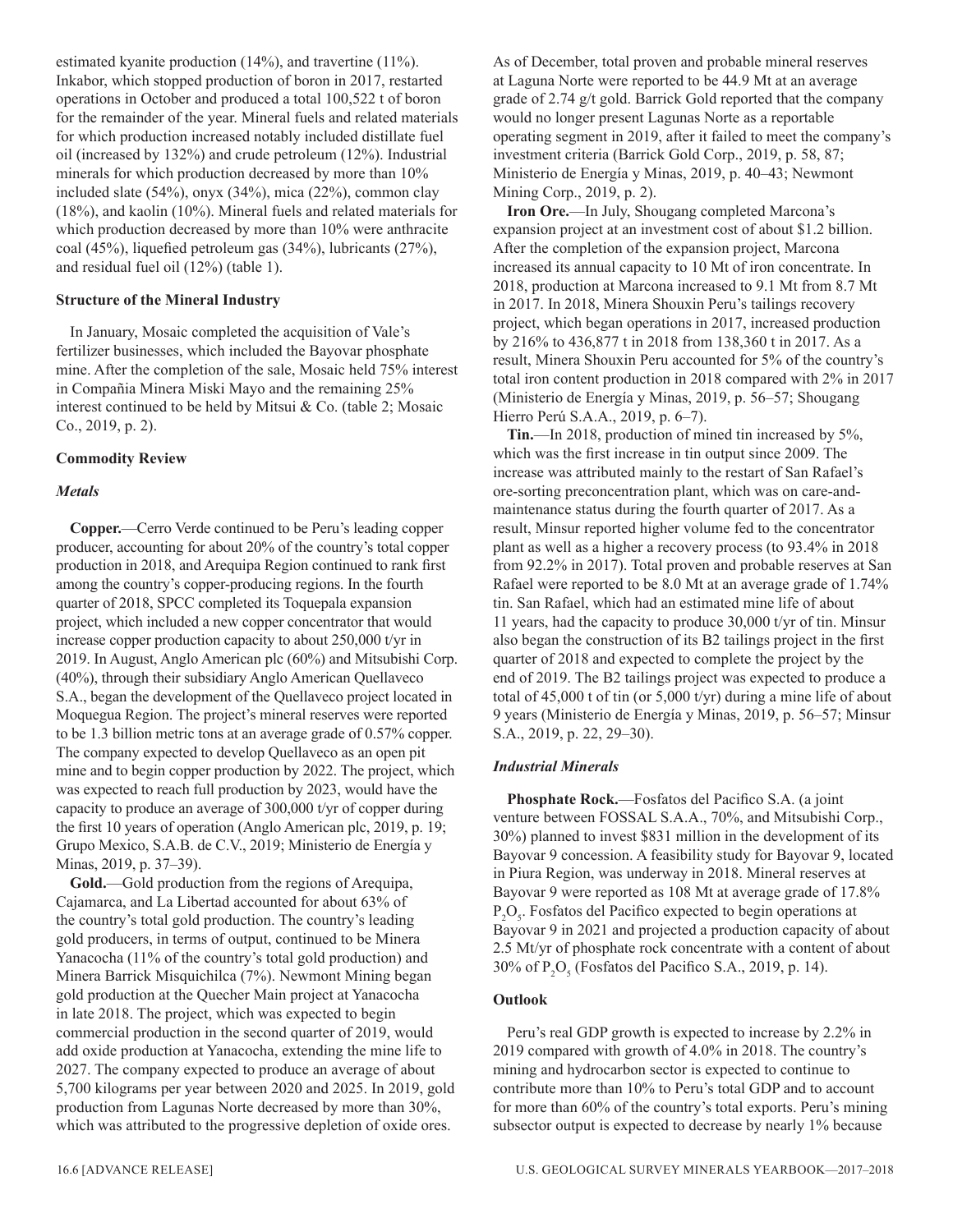of an expected decrease in the production of gold and silver. The output of the hydrocarbon subsector is likely to increase by about 5% in 2019, however, owing mainly to an expected increase in the production of crude petroleum and natural gas. Mineral exports are likely to continue to represent a major part of Peru's total exports, and copper is likely to continue to be the leading mineral export, accounting for about 50% of the country's total exports. Significant investments in the mining subsector are likely to include investments in large copper projects, such as the construction of the Quellaveco project and the Toromocho expansion project, as well as the construction of the B2 tailings project (tin) and Quecher Main project (gold) (Banco Central de Reserva del Perú, 2020, p. 11, 17, 23, 47; Ministerio de Energía y Minas, 2020a, p. 53–56, 90–94).

#### **References Cited**

- Anderson, C.S., 2019, Tin: U.S. Geological Survey Mineral Commodity Summaries 2019, p. 172–173.
- Anglo American plc, 2019, Integrated annual report 2018: London, United Kingdom, Anglo American plc, 222 p. (Accessed September 16, 2019, at https://www.angloamerican.com/~/media/Files/A/Anglo-American-Group/ PLC/investors/annual-reporting/2019/aa-annual-report-2018.pdf.)

Banco Central de Reserva del Perú, 2018, Memoria 2017 [Annual report 2017]: Lima, Peru, Banco Central de Reserva del Perú, 277 p. (Accessed September 26, 2018, at https://www.bcrp.gob.pe/docs/Publicaciones/ Memoria/2017/memoria-bcrp-2017.pdf.) [In Spanish.]

Banco Central de Reserva del Perú, 2019a, Memoria 2018 [Annual report 2018]: Lima, Peru, Banco Central de Reserva del Perú, 273 p. (Accessed September 6, 2019, at http://www.bcrp.gob.pe/docs/Publicaciones/ Memoria/2018/memoria-bcrp-2018.pdf.) [In Spanish.]

Banco Central de Reserva del Perú, 2019b, Producto bruto interno por sectores [Gross domestic product by sectors]: Lima, Peru, Banco Central de Reserva del Perú. (Accessed August 26, 2019, at https://estadisticas.bcrp.gob.pe/ estadisticas/series/anuales/pbi-por-sectores.) [In Spanish.]

Banco Central de Reserva del Perú, 2020, Memoria 2019 [Annual report 2019]: Lima, Peru, Banco Central de Reserva del Perú, 281 p. (Accessed August 10, 2020, at https://www.bcrp.gob.pe/docs/Publicaciones/ Memoria/2019/memoria-bcrp-2019.pdf.) [In Spanish.]

Barrick Gold Corp., 2018, Annual report 2017: Toronto, Ontario, Canada, Barrick Gold Corp., 180 p. (Accessed October 4, 2018, at https://barrick.q4cdn.com/788666289/files/doc\_financials/annual/2017/ Barrick-Annual-Report-2017.pdf.)

Barrick Gold Corp., 2019, Annual report 2018: Toronto, Ontario, Canada, Barrick Gold Corp., 182 p. (Accessed September 13, 2019, at https://barrick.q4cdn.com/788666289/files/annual-report/Barrick-Annual-Report-2018.pdf.)

Bennett, S.M., 2018, Silver: U.S. Geological Survey Mineral Commodity Summaries 2018, p. 150–151.

Bennett, S.M., 2019, Silver: U.S. Geological Survey Mineral Commodity Summaries 2019, p. 150–151.

Compañía de Minas Buenaventura S.A.A., 2018a, 20-F: Lima, Peru, Compañía de Minas Buenaventura S.A.A., 376 p. [In Spanish.]

Compañía de Minas Buenaventura S.A.A., 2018b, Memoria anual 2017 [Annual report 2017]: Lima, Peru, Compañía de Minas Buenaventura S.A.A., 252 p. (Accessed September 25, 2018, at http://www.buenaventura.com/assets/ bvn-memoria2017/index.html#p=1.) [In Spanish.]

El Comercio, 2017, Shougang pone en producción proyecto de recuperación de relaves [Shougang puts tailings recovery project into production]: El Comercio [Lima, Peru], September 9. (Accessed September 24, 2018, at https://elcomercio.pe/economia/peru/shougang-pone-produccion-proyectorecuperacion-relaves-noticia-459772.) [In Spanish.]

Flanagan, D.M., 2018, Copper: U.S. Geological Survey Mineral Commodity Summaries 2018, p. 52–53.

Flanagan, D.M., 2019, Copper: U.S. Geological Survey Mineral Commodity Summaries 2019, p. 52–53.

Fosfatos del Pacifico S.A., 2019, Memoria 2018 [Annual report 2018]: Lima, Peru, Fosfatos del Pacifico S.A., 19 p. (Accessed September 16, 2019, at https://www.smv.gob.pe/ConsultasP8/temp/Memoria%202018%20Fosfatos.pdf.) [In Spanish.]

George, M.W., 2018, Gold: U.S. Geological Survey Mineral Commodity Summaries 2018, p. 70–71.

Gob.pe, 2021, Registro integral de formalizacion minera-Reinfo [Comprehensive mining formalization registry]: Gob.pe. (Accessed April 27, 2021, at https://www.gob.pe/8487-superintendencia-nacional-deaduanas-y-de-administracion-tributaria-registro-integral-de-formalizacionminera-reinfo.) [In Spanish.]

Grupo Mexico, S.A.B. de C.V., 2019, 2018 fourth quarter and annual results: Mexico City, Mexico, Grupo Mexico, S.A.B. de C.V., February 12, 17 p. (Accessed September 12, 2019, at https://www.gmexico.com/GMDocs/ ReportesFinancieros/ING/2018/RF\_EN\_2018\_4Q.pdf.)

Hudbay Minerals Inc., 2018a, Annual information form for the year ended December 31, 2017: Toronto, Ontario, Canada, Hudbay Minerals Inc., March 29, 90 p.

Hudbay Minerals Inc., 2018b, Hubday announces 2018 production and cost guidance and new collective bargaining agreements in Peru and Manitona: Toronto, Ontario, Canada, Hudbay Minerals Inc., January 17, 2018. (Accessed September 14, 2021, at https://hudbayminerals.com/investors/ press-releases/press-release-details/2018/Hudbay-Announces-2018- Production-and-Cost-Guidance-and-New-Collective-Bargaining-Agreementsin-Peru-and-Manitoba/default.aspx.)

Instituto Geológico Minero y Metalúrgico, 2018, Quienes somos [About us]: Mininsterio de Energía y Minas. (Accessed October 3, 2018, at http://www.ingemmet.gob.pe/quienes-somos.) [In Spanish.]

Instituto Nacional de Defensa Civil, 2017, Compendio estadistico del INDECI 2017—Gestion reactiva [Statistical compendium of INDECI 2017— Reactive management]: Lima, Peru, Instituto Nacional de Defensa Civil, 290 p. (Accessed April 15, 2021, at https://www.indeci.gob.pe/wp-content/ uploads/2019/01/201802271714541.pdf.) [In Spanish.]

Klochko, Kateryna, 2018, Lead: U.S. Geological Survey Mineral Commodity Summaries 2018, p. 94–95.

Klochko, Kateryna, 2019, Lead: U.S. Geological Survey Mineral Commodity Summaries 2019, p. 94–95.

Ministerio de Energía y Minas, 2017a, MEM aprueba Instrumento de Gestión Ambiental para la formalizacion minera [MEM approves the Enviromental Management Instrument for mining formalization]: Lima, Peru, Ministerio de Energía y Minas, November 17. (Accessed April 27, 2021, at http://minem.gob.pe/\_detallenoticia.php?idSector=9&idTitular=8151#:~:t ext=El%20IGAFOM%20tiene%20como%20objetivo,la%20actividad%20 minera%20que%20desarrolla.) [In Spanish.]

Ministerio de Energía y Minas, 2017b, Ministra Cayetana Aljovín inaguró la primera planta concentradora polimetalica de relaves en Marcona [Minister Cayetana Aljovín inaugurated the first polymetallic tailings concentrator plant in Marcona]: Lima, Peru, Ministerio de Energía y Minas, November 3. (Accessed February 18, 2021, at http://www.minem.gob.pe/\_detallenoticia. php?idSector=9&idTitular=8155.) [In Spanish.]

Ministerio de Energía y Minas, 2017c, Nuevo proceso de formalización minera integral beneficiará al pequeño minero y minero artesanal [New integral mining formalization process benefits small and artisanal miners]: Lima, Peru, Ministerio de Energía y Minas, January 19. (Accessed October 4, 2018, at http://www.minam.gob.pe/notas-de-prensa/nuevo-proceso-deformalizacion-minera-integral-beneficiara-al-pequeno-minero-y-mineroartesanal/.) [In Spanish.]

Ministerio de Energía y Minas, 2018a, Anuario minero 2017 [Mining yearbook 2017]: Lima, Peru, Ministerio de Energía y Minas, November, 138 p. (Accessed September 25, 2018, at http://www.minem.gob.pe/minem/ archivos/file/Mineria/PUBLICACIONES/ANUARIOS/2017/ANUARIO%20 MINERO%202017(1).pdf.) [In Spanish.]

Ministerio de Energía y Minas, 2018b, Dirección General de Asuntos Ambientales Mineros [General Directorate of Mining Environmental Affairs]: Lima, Peru, Ministerio de Energía y Minas. (Accessed October 3, 2018, at http://www.minem.gob.pe/descripcion.php?idSector=4&idTitular=430.) [In Spanish.]

Ministerio de Energía y Minas, 2018c, Dirección General de la Formalización Minera [General Directorate of Mining Formalization]: Lima, Peru, Ministerio de Energía y Minas, 3 p. (Accessed October 3, 2018, at http://www.minem.gob.pe/minem/archivos/DGFM.PDF.) [In Spanish.]

Ministerio de Energía y Minas, 2018d, Dirección General de Mineria [General Directorate of Mining]: Ministerio de Energía y Minas. (Accessed October 3, 2018, at http://www.minem.gob.pe/\_detalle.php?idSector=1&idTit ular=160&idMenu=sub149&idCateg=160.) [In Spanish.]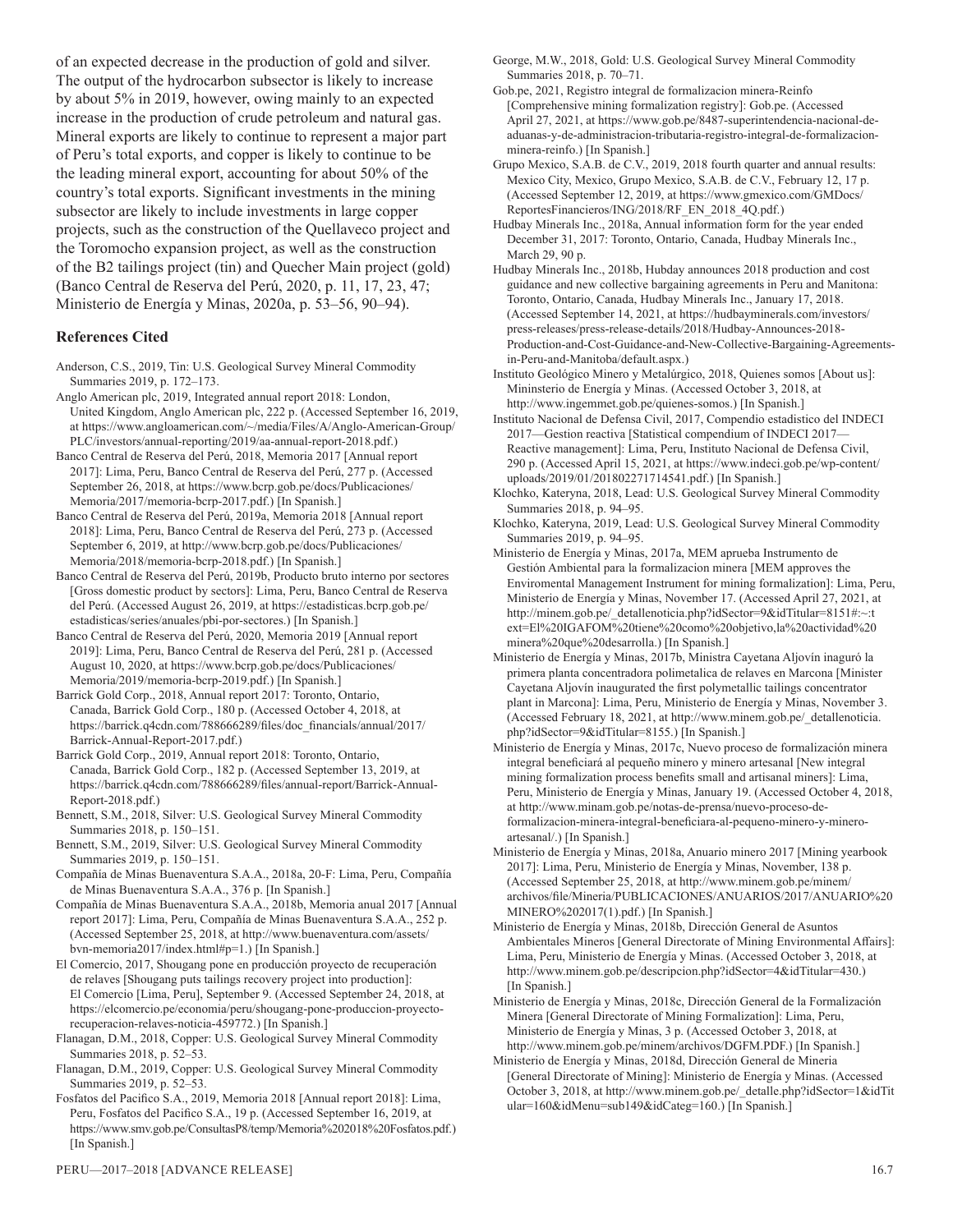Ministerio de Energía y Minas, 2018e, Productos carboniferos [Coal products]: Lima, Peru, Ministerio de Energía y Minas, July 20 (Accessed September 25, 2018, at http://www.minem.gob.pe/\_estadistica.php?idSector= 1&idEstadistica=12501.) [In Spanish.]

Ministerio de Energía y Minas, 2019, Anuario minero 2018 [Mining yearbook 2018]: Lima, Peru, Ministerio de Energía y Minas, November, June, 99 p. (Accessed September 9, 2019, at http://www.minem.gob.pe/\_publicacion.php ?idSector=1&idPublicacion=586.) [In Spanish.]

Ministerio de Energía y Minas, 2020a, Anuario minero 2019 [Mining yearbook 2019]: Lima, Peru, Ministerio de Energía y Minas, May, 142 p. (Accessed February 24, 2021, at http://www.minem.gob.pe/minem/archivos/file/Mineria/ PUBLICACIONES/ANUARIOS/2019/AM2019.pdf.) [In Spanish.]

Ministerio de Energía y Minas, 2020b, Produccion minera, por principales productos, 2017 [Mining production, by main products, 2017]: Lima, Peru, Ministerio de Energía y Minas, January. (Accessed April 14, 2021, at http://www.minem.gob.pe/\_estadistica.php?idSector= 1&idEstadistica=12501.) [In Spanish.]

Ministerio de Energía y Minas, 2021, Marco general del Proceso de Formalizacion Minera [Mining Formalization Process general framework]: Lima, Peru, Ministerio de Energía y Minas, November, June, 99 p. (Accessed September 9, 2019, at http://www.minem.gob.pe/\_publicacion.php?idSector= 1&idPublicacion=586.) [In Spanish.]

Minsur S.A., 2018, Memoria anual 2017 [Annual report 2017]: Lima, Peru, Minsur S.A., 64 p. (Accessed October 5, 2018, at http://www.minsur.com/ wp-content/uploads/pdf/Memoria%20Anual/ESP/Minsur%20Memoria%20 Anual%202017%20VF.PDF.) [In Spanish.]

Minsur S.A., 2019, Memoria anual 2018 [Annual report 2018]: Lima, Peru, Minsur S.A., 59 p. (Accessed September 17, 2019, at https://www.minsur.com/ wp-content/uploads/pdf/EEFF/ESP/Minsur\_Memoria\_Anual\_2018\_FINAL. pdf.) [In Spanish.]

Mosaic Co., 2019, Annual report 2018: Plymouth, Minnesota, Mosaic Co., 100 p. (Accessed September 16, 2019, at https://s1.q4cdn.com/823038994/ files/doc\_financials/2018/ar/fba9f339-967e-2feb-9781-43eb66f4c86d.pdf.)

Newmont Mining Corp., 2019, Annual report 2018 and Form 10–K: Greenwood, Colorado, Newmont Mining Corp., 197 p. (Accessed April 14, 2021, at https://s24.q4cdn.com/382246808/files/doc\_financials/annual/2018- Newmont-Annual-Report-Web-Posting-Bookmarked-PDF-(002).pdf.)

PERUPETRO S.A., 2018a, Estadistica anual de hidrocarburos—2017 [Annual hydrocarbon statistics—2017]: Lima, Peru, PERUPETRO S.A., 86 p. (Accessed April 21, 2021 at https://www.perupetro.com.pe/wps/wcm/ connect/corporativo/5532e49d-b926-43e4-b0f1-6d13240102b7/2017+ok. pdf?MOD=AJPERES&2017.) [In Spanish.]

PERUPETRO S.A., 2018b, Memoria anual 2017 [Annual report 2017]: Lima, Peru, PERUPETRO S.A., March, 107 p. (Accessed September 27, 2018, at https://www.perupetro.com.pe/wps/wcm/connect/corporativo/ba379021- 14c0-4556-9893-90b6608baac0/PORTAL+MEMORIA+ANUAL+2017. pdf?MOD=AJPERES&CACHEID=ROOTWORKSPACE.Z18\_N2E4HH 41J8RPE0AF8M8T5Q3KQ3ba379021-14c0-4556-9893-90b6608baac0.) [In Spanish.]

PERUPETRO S.A., 2021, Perupetro S.A.—About us: Lima, Peru, PERUPETRO S.A. (Accessed September 15, 2021 at https://www.perupetro.com.pe/wps/ portal/corporativo/PerupetroSite/perupetro%20s.a./quienes%20somos/!ut/p/ z1/04\_Sj9CPykssy0xPLMnMz0vMAfIjo8zi\_YxcTTw8TAy93AN8LQwCTU JcvEKADF8DE\_1wsAIDHMDRQD8Kj34fA6h-HAoCjcwo0g9SEEWM-\_ EoiMLvvXD9KEJKovC5IdDHnIACYBgU5IaGhkYYZHo6KioCAH\_R8yk!/ dz/d5/L2dBISEvZ0FBIS9nQSEh/.)

Petroleós del Peru S.A., 2021a; Nueva refinería Talara [New Talara refinery]: Petroleós del Peru S.A. (Accessed September 15, 2021, at https://www.refineriatalara.com/la-refineria/.) [In Spanish.]

Petróleos del Peru S.A., 2021b, What we do: Lima, Peru, Petróleos del Peru S.A. (Accessed April 26, 2021, at https://www.petroperu.com.pe/english/about-us/ what-we-do/.)

Polyak, D.E., 2018, Molybdenum: U.S. Geological Survey Mineral Commodity Summaries 2018, p. 110–111.

Polyak, D.E., 2019, Molybdenum: U.S. Geological Survey Mineral Commodity Summaries 2019, p. 110–111.

Repsol YPF, 2017, Analisis y discusión de la gerencia—Resultados al 31 de diciembre 2017 [Management analysis and discussion—Results as of December 31, 2017]: Lima, Peru, Repsol YPF, 24 p. (Accessed September 27, 2018, at https://www.repsol.pe/imagenes/repsolporpe/es/ AnalisisyDistribucionGerencia%204T17\_tcm76-122567.pdf.) [In Spanish.]

Rumbo Minero, 2018, Refineria Talara—Construccion de unidades auxiliaries empleara 1,500 personas [Talara refinery—Construction of auxiliary units will employ 1,500 people]: Rumbo Minero [Lima, Peru], March 26. (Accessed September 31, 2018, at http://www.rumbominero.com/noticias/ hidrocarburos/refineria-talara-construccion-de-unidades-auxiliares-emplearaa-1500-personas/.) [In Spanish.]

Shougang Hierro Perú S.A.A., 2018, Memoria anual 2017 [Annual report 2017]: Lima, Peru, Shougang Hierro Perú S.A.A, 18 p. [In Spanish.]

Shougang Hierro Perú S.A.A., 2019, Memoria anual 2018 [Annual report 2018]: Lima, Peru, Shougang Hierro Perú S.A.A, February, 19 p. [In Spanish.]

Tahoe Resources Inc., 2018a, Management's discussion and analysis—For the years ended December 31, 2017 and 2016: Reno, Nevada, Tahoe Resources Inc., February 22, 27 p. (Accessed October 1, 2018, at https://minedocs.com/17/ tahoeresources\_2017\_MDA.pdf.)

Tahoe Resources Inc., 2018b, Peru operations: Reno, Nevada, Tahoe Resources Inc.

Tahoe Resources Inc., 2018c, Tahoe Resources mineral reserves of January 1, 2018: Reno, Nevada, Tahoe Resources Inc.

- Thomas, C.L., 2018, Zinc: U.S. Geological Survey Mineral Commodity Summaries 2018, p. 190–191.
- Thomas, C.L., 2019, Zinc: U.S. Geological Survey Mineral Commodity Summaries 2019, p. 190–191.
- U.S. Census Bureau, 2018a, U.S. exports to Peru from 2008 to 2017 by 5-digit end-use code: U.S. Census Bureau. (Accessed September 21, 2018, at https://www.census.gov/foreign-trade/statistics/product/enduse/exports/ c3330.html.)
- U.S. Census Bureau, 2018b, U.S. imports from Peru from 2008 to 2017 by 5-digit end-use code: U.S. Census Bureau. (Accessed September 21, 2018, at https://www.census.gov/foreign-trade/statistics/product/enduse/imports/ c3330.html.)
- Vale S.A., 2017, Annual report 2016: Rio de Janeiro, Brazil, Vale S.A., April, 289 p. (Accessed September 25, 2017, at http://www.vale.com/EN/investors/ information-market/annual-reports/20f/20FDocs/Vale\_20-F\_FY2016\_-\_i. pdf.)

Vale S.A., 2018, Annual report 2017: Rio de Janeiro, Brazil, Vale S.A., April, 307 p. (Accessed September 25, 2017, at http://www.vale.com/EN/investors/ information-market/annual-reports/20f/20FDocs/Vale\_20F\_2017\_i.PDF.)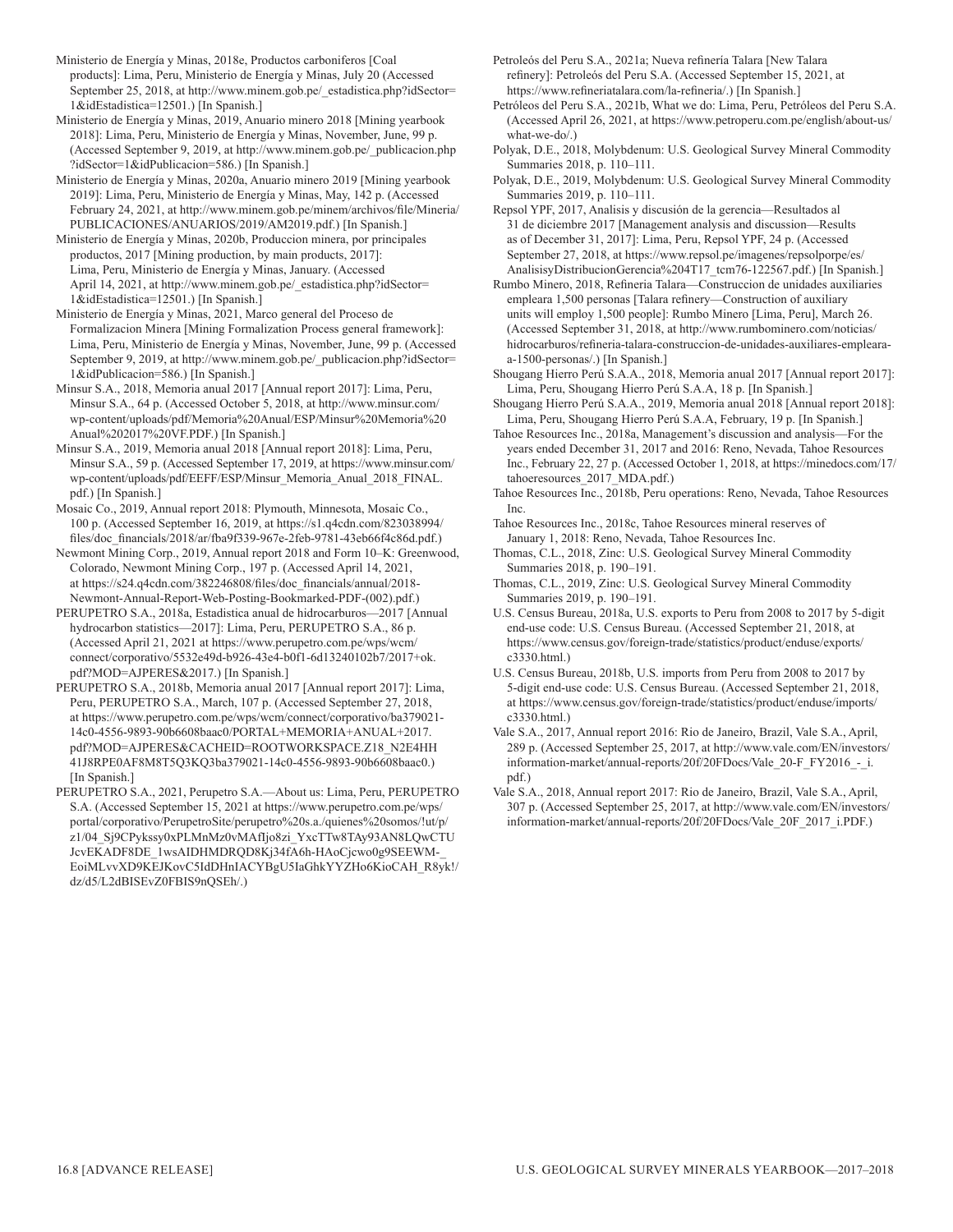# TABLE 1  ${\rm PERU: PRODUCTION}$  OF MINERAL COMMODITIES  $^{\rm l}$

# (Metric tons, gross weight, unless otherwise specified)

| <b>METALS</b><br>Cadmium, refinery, primary<br>769<br>820<br>797<br>757<br>765<br>Copper:<br>Mine, Cu content<br>1,293,842<br>1,627,727<br>2,280,005<br>2,383,163<br>2,370,693<br>Smelter, primary<br>314,615<br>327,909<br>309,469<br>316,882<br>327,821<br>Refinery, primary:<br>83,800<br>Electrowon<br>73,091<br>73,854<br>62,421<br>66,257<br>272,996<br>Other<br>263,597<br>279,869<br>257,470<br>270,541<br>Total<br>347,397<br>352,960<br>331,324<br>336,798<br>335,417<br>Gold, mine, Au content:<br>Mine<br>$132,221$ <sup>r</sup><br>$134,647$ <sup>r</sup><br>127,921<br>123,767<br>kilograms<br>131,269<br>Artisanal<br>do.<br>7,867<br>12,175<br>25,069 r<br>20,695<br>18,875<br>$140,088$ <sup>r</sup><br>146,822 r<br>152,990 r<br>151,964<br>142,642<br>Total<br>do.<br>Indium, refinery, primary<br>do.<br>14,000<br>10,000<br>10,000<br>11,000<br>10,000<br>Iron ore, mine:<br>Gross weight<br>thousand metric tons<br>10,731<br>10,908<br>11,418<br>13,121<br>14,200<br>8,806<br>9,534<br>Fe content<br>do.<br>7,193<br>7,321<br>7,663<br>Iron and steel: <sup>3</sup><br>Direct-reduced iron<br>88<br>do.<br>72<br>11<br>--<br>Steel:<br>Raw steel<br>1,082<br>1,168<br>do.<br>1,078<br>1,207<br>1,217<br>$1,417$ <sup>r</sup><br>1,517<br>$1,500$ $^{\circ}$<br>Products, hot rolled<br>1,434<br>1,335<br>do.<br>Lead:<br>Mine, Pb content<br>$277,294$ <sup>r</sup><br>315,525<br>314,422<br>306,794<br>289,195<br>Refinery, primary<br>142<br>1,494<br>Щ,<br>$\overline{\phantom{a}}$<br>Mercury, Hg contente, 4<br>40<br>40 <sup>r</sup><br>35<br>40<br>40<br>Molybdenum, mine, Mo content<br>28,034<br>17,018<br>20,153<br>25,757<br>28,141<br>45,000 r<br>45,000<br>40,000<br>40,000<br>45,000<br>Selenium, refinery, Se content <sup>e</sup><br>kilograms<br>Silver:<br>Mine, Ag content<br>3,768,147<br>4,101,568<br>4,303,541<br>4,162,658<br>do.<br>$4,375,337$ <sup>r</sup><br>190<br>$183$ <sup>r</sup><br>Refinery, primary<br>183<br>183<br>175<br>Tin:<br>Mine, Sn content<br>18,601<br>23,105<br>19,511<br>18,789<br>17,790<br>24,462<br>20,396<br>17,906<br>Smelter, primary<br>19,390<br>18,255<br>Tungsten, mine, concentrate, W content<br>61<br>110<br>--<br>--<br>Zinc:<br>Mine, Zn content<br>1,315,215<br>1,421,218<br>$1,337,081$ <sup>r</sup><br>1,474,674<br>1,473,037<br>336,454<br>335,422<br>341,518<br>312,339<br>333,677<br>Smelter, primary<br>INDUSTRIAL MINERALS<br>106,071<br>15,621<br>Barite<br>28,407<br>7,953<br>9,182<br>239,725<br>33,792<br>Boron, ulexite<br>578,910<br>100,522<br>Cement, hydraulic<br>thousand metric tons<br>10,676<br>10,410<br>10,094<br>9,980<br>10,049<br>Clay:<br>Bentonite<br>37,375<br>$19,200$ e, r<br>756<br>21,341<br>2,384<br>1,273,154<br>1,419,778<br>$1,368,114$ <sup>r</sup><br>1,382,743<br>1,137,960<br>Common clay<br>Kaolin<br>19,964<br>43,251 $r$<br>$19,300$ e, r<br>17,700<br>16,004<br>Diatomite<br>151,398<br>110,000<br>$110,000$ $^{\circ}$<br>120,672<br>107,265<br>Feldspar<br>18,019<br>16,979<br>$16,629$ <sup>r</sup><br>14,929<br>31,588<br>543,856<br>438,025<br>Gypsum, mine<br>438,025 $r$<br>286,657<br>456,356<br>Kyanite and related minerals, andalusitee, 5<br>30,000<br>35,000<br>$45,000$ <sup>r</sup><br>35,000<br>40,000<br>Lime <sup>e</sup><br>240,000<br>$250,000$ <sup>r</sup><br>240,000<br>250,000<br>250,000<br>Mica<br>109<br>115<br>234<br>183<br>111 | Commodity <sup>2</sup> | 2014 | 2015 | 2016 | 2017 | 2018 |
|-------------------------------------------------------------------------------------------------------------------------------------------------------------------------------------------------------------------------------------------------------------------------------------------------------------------------------------------------------------------------------------------------------------------------------------------------------------------------------------------------------------------------------------------------------------------------------------------------------------------------------------------------------------------------------------------------------------------------------------------------------------------------------------------------------------------------------------------------------------------------------------------------------------------------------------------------------------------------------------------------------------------------------------------------------------------------------------------------------------------------------------------------------------------------------------------------------------------------------------------------------------------------------------------------------------------------------------------------------------------------------------------------------------------------------------------------------------------------------------------------------------------------------------------------------------------------------------------------------------------------------------------------------------------------------------------------------------------------------------------------------------------------------------------------------------------------------------------------------------------------------------------------------------------------------------------------------------------------------------------------------------------------------------------------------------------------------------------------------------------------------------------------------------------------------------------------------------------------------------------------------------------------------------------------------------------------------------------------------------------------------------------------------------------------------------------------------------------------------------------------------------------------------------------------------------------------------------------------------------------------------------------------------------------------------------------------------------------------------------------------------------------------------------------------------------------------------------------------------------------------------------------------------------------------------------------------------------------------------------------------------------------------------------------------------------------------------------------------------------------------------------------------------------------------------------------------------------------------------------------------------------------------------------------------------------------------------------------------------------------------------------------------|------------------------|------|------|------|------|------|
|                                                                                                                                                                                                                                                                                                                                                                                                                                                                                                                                                                                                                                                                                                                                                                                                                                                                                                                                                                                                                                                                                                                                                                                                                                                                                                                                                                                                                                                                                                                                                                                                                                                                                                                                                                                                                                                                                                                                                                                                                                                                                                                                                                                                                                                                                                                                                                                                                                                                                                                                                                                                                                                                                                                                                                                                                                                                                                                                                                                                                                                                                                                                                                                                                                                                                                                                                                                                 |                        |      |      |      |      |      |
|                                                                                                                                                                                                                                                                                                                                                                                                                                                                                                                                                                                                                                                                                                                                                                                                                                                                                                                                                                                                                                                                                                                                                                                                                                                                                                                                                                                                                                                                                                                                                                                                                                                                                                                                                                                                                                                                                                                                                                                                                                                                                                                                                                                                                                                                                                                                                                                                                                                                                                                                                                                                                                                                                                                                                                                                                                                                                                                                                                                                                                                                                                                                                                                                                                                                                                                                                                                                 |                        |      |      |      |      |      |
|                                                                                                                                                                                                                                                                                                                                                                                                                                                                                                                                                                                                                                                                                                                                                                                                                                                                                                                                                                                                                                                                                                                                                                                                                                                                                                                                                                                                                                                                                                                                                                                                                                                                                                                                                                                                                                                                                                                                                                                                                                                                                                                                                                                                                                                                                                                                                                                                                                                                                                                                                                                                                                                                                                                                                                                                                                                                                                                                                                                                                                                                                                                                                                                                                                                                                                                                                                                                 |                        |      |      |      |      |      |
|                                                                                                                                                                                                                                                                                                                                                                                                                                                                                                                                                                                                                                                                                                                                                                                                                                                                                                                                                                                                                                                                                                                                                                                                                                                                                                                                                                                                                                                                                                                                                                                                                                                                                                                                                                                                                                                                                                                                                                                                                                                                                                                                                                                                                                                                                                                                                                                                                                                                                                                                                                                                                                                                                                                                                                                                                                                                                                                                                                                                                                                                                                                                                                                                                                                                                                                                                                                                 |                        |      |      |      |      |      |
|                                                                                                                                                                                                                                                                                                                                                                                                                                                                                                                                                                                                                                                                                                                                                                                                                                                                                                                                                                                                                                                                                                                                                                                                                                                                                                                                                                                                                                                                                                                                                                                                                                                                                                                                                                                                                                                                                                                                                                                                                                                                                                                                                                                                                                                                                                                                                                                                                                                                                                                                                                                                                                                                                                                                                                                                                                                                                                                                                                                                                                                                                                                                                                                                                                                                                                                                                                                                 |                        |      |      |      |      |      |
|                                                                                                                                                                                                                                                                                                                                                                                                                                                                                                                                                                                                                                                                                                                                                                                                                                                                                                                                                                                                                                                                                                                                                                                                                                                                                                                                                                                                                                                                                                                                                                                                                                                                                                                                                                                                                                                                                                                                                                                                                                                                                                                                                                                                                                                                                                                                                                                                                                                                                                                                                                                                                                                                                                                                                                                                                                                                                                                                                                                                                                                                                                                                                                                                                                                                                                                                                                                                 |                        |      |      |      |      |      |
|                                                                                                                                                                                                                                                                                                                                                                                                                                                                                                                                                                                                                                                                                                                                                                                                                                                                                                                                                                                                                                                                                                                                                                                                                                                                                                                                                                                                                                                                                                                                                                                                                                                                                                                                                                                                                                                                                                                                                                                                                                                                                                                                                                                                                                                                                                                                                                                                                                                                                                                                                                                                                                                                                                                                                                                                                                                                                                                                                                                                                                                                                                                                                                                                                                                                                                                                                                                                 |                        |      |      |      |      |      |
|                                                                                                                                                                                                                                                                                                                                                                                                                                                                                                                                                                                                                                                                                                                                                                                                                                                                                                                                                                                                                                                                                                                                                                                                                                                                                                                                                                                                                                                                                                                                                                                                                                                                                                                                                                                                                                                                                                                                                                                                                                                                                                                                                                                                                                                                                                                                                                                                                                                                                                                                                                                                                                                                                                                                                                                                                                                                                                                                                                                                                                                                                                                                                                                                                                                                                                                                                                                                 |                        |      |      |      |      |      |
|                                                                                                                                                                                                                                                                                                                                                                                                                                                                                                                                                                                                                                                                                                                                                                                                                                                                                                                                                                                                                                                                                                                                                                                                                                                                                                                                                                                                                                                                                                                                                                                                                                                                                                                                                                                                                                                                                                                                                                                                                                                                                                                                                                                                                                                                                                                                                                                                                                                                                                                                                                                                                                                                                                                                                                                                                                                                                                                                                                                                                                                                                                                                                                                                                                                                                                                                                                                                 |                        |      |      |      |      |      |
|                                                                                                                                                                                                                                                                                                                                                                                                                                                                                                                                                                                                                                                                                                                                                                                                                                                                                                                                                                                                                                                                                                                                                                                                                                                                                                                                                                                                                                                                                                                                                                                                                                                                                                                                                                                                                                                                                                                                                                                                                                                                                                                                                                                                                                                                                                                                                                                                                                                                                                                                                                                                                                                                                                                                                                                                                                                                                                                                                                                                                                                                                                                                                                                                                                                                                                                                                                                                 |                        |      |      |      |      |      |
|                                                                                                                                                                                                                                                                                                                                                                                                                                                                                                                                                                                                                                                                                                                                                                                                                                                                                                                                                                                                                                                                                                                                                                                                                                                                                                                                                                                                                                                                                                                                                                                                                                                                                                                                                                                                                                                                                                                                                                                                                                                                                                                                                                                                                                                                                                                                                                                                                                                                                                                                                                                                                                                                                                                                                                                                                                                                                                                                                                                                                                                                                                                                                                                                                                                                                                                                                                                                 |                        |      |      |      |      |      |
|                                                                                                                                                                                                                                                                                                                                                                                                                                                                                                                                                                                                                                                                                                                                                                                                                                                                                                                                                                                                                                                                                                                                                                                                                                                                                                                                                                                                                                                                                                                                                                                                                                                                                                                                                                                                                                                                                                                                                                                                                                                                                                                                                                                                                                                                                                                                                                                                                                                                                                                                                                                                                                                                                                                                                                                                                                                                                                                                                                                                                                                                                                                                                                                                                                                                                                                                                                                                 |                        |      |      |      |      |      |
|                                                                                                                                                                                                                                                                                                                                                                                                                                                                                                                                                                                                                                                                                                                                                                                                                                                                                                                                                                                                                                                                                                                                                                                                                                                                                                                                                                                                                                                                                                                                                                                                                                                                                                                                                                                                                                                                                                                                                                                                                                                                                                                                                                                                                                                                                                                                                                                                                                                                                                                                                                                                                                                                                                                                                                                                                                                                                                                                                                                                                                                                                                                                                                                                                                                                                                                                                                                                 |                        |      |      |      |      |      |
|                                                                                                                                                                                                                                                                                                                                                                                                                                                                                                                                                                                                                                                                                                                                                                                                                                                                                                                                                                                                                                                                                                                                                                                                                                                                                                                                                                                                                                                                                                                                                                                                                                                                                                                                                                                                                                                                                                                                                                                                                                                                                                                                                                                                                                                                                                                                                                                                                                                                                                                                                                                                                                                                                                                                                                                                                                                                                                                                                                                                                                                                                                                                                                                                                                                                                                                                                                                                 |                        |      |      |      |      |      |
|                                                                                                                                                                                                                                                                                                                                                                                                                                                                                                                                                                                                                                                                                                                                                                                                                                                                                                                                                                                                                                                                                                                                                                                                                                                                                                                                                                                                                                                                                                                                                                                                                                                                                                                                                                                                                                                                                                                                                                                                                                                                                                                                                                                                                                                                                                                                                                                                                                                                                                                                                                                                                                                                                                                                                                                                                                                                                                                                                                                                                                                                                                                                                                                                                                                                                                                                                                                                 |                        |      |      |      |      |      |
|                                                                                                                                                                                                                                                                                                                                                                                                                                                                                                                                                                                                                                                                                                                                                                                                                                                                                                                                                                                                                                                                                                                                                                                                                                                                                                                                                                                                                                                                                                                                                                                                                                                                                                                                                                                                                                                                                                                                                                                                                                                                                                                                                                                                                                                                                                                                                                                                                                                                                                                                                                                                                                                                                                                                                                                                                                                                                                                                                                                                                                                                                                                                                                                                                                                                                                                                                                                                 |                        |      |      |      |      |      |
|                                                                                                                                                                                                                                                                                                                                                                                                                                                                                                                                                                                                                                                                                                                                                                                                                                                                                                                                                                                                                                                                                                                                                                                                                                                                                                                                                                                                                                                                                                                                                                                                                                                                                                                                                                                                                                                                                                                                                                                                                                                                                                                                                                                                                                                                                                                                                                                                                                                                                                                                                                                                                                                                                                                                                                                                                                                                                                                                                                                                                                                                                                                                                                                                                                                                                                                                                                                                 |                        |      |      |      |      |      |
|                                                                                                                                                                                                                                                                                                                                                                                                                                                                                                                                                                                                                                                                                                                                                                                                                                                                                                                                                                                                                                                                                                                                                                                                                                                                                                                                                                                                                                                                                                                                                                                                                                                                                                                                                                                                                                                                                                                                                                                                                                                                                                                                                                                                                                                                                                                                                                                                                                                                                                                                                                                                                                                                                                                                                                                                                                                                                                                                                                                                                                                                                                                                                                                                                                                                                                                                                                                                 |                        |      |      |      |      |      |
|                                                                                                                                                                                                                                                                                                                                                                                                                                                                                                                                                                                                                                                                                                                                                                                                                                                                                                                                                                                                                                                                                                                                                                                                                                                                                                                                                                                                                                                                                                                                                                                                                                                                                                                                                                                                                                                                                                                                                                                                                                                                                                                                                                                                                                                                                                                                                                                                                                                                                                                                                                                                                                                                                                                                                                                                                                                                                                                                                                                                                                                                                                                                                                                                                                                                                                                                                                                                 |                        |      |      |      |      |      |
|                                                                                                                                                                                                                                                                                                                                                                                                                                                                                                                                                                                                                                                                                                                                                                                                                                                                                                                                                                                                                                                                                                                                                                                                                                                                                                                                                                                                                                                                                                                                                                                                                                                                                                                                                                                                                                                                                                                                                                                                                                                                                                                                                                                                                                                                                                                                                                                                                                                                                                                                                                                                                                                                                                                                                                                                                                                                                                                                                                                                                                                                                                                                                                                                                                                                                                                                                                                                 |                        |      |      |      |      |      |
|                                                                                                                                                                                                                                                                                                                                                                                                                                                                                                                                                                                                                                                                                                                                                                                                                                                                                                                                                                                                                                                                                                                                                                                                                                                                                                                                                                                                                                                                                                                                                                                                                                                                                                                                                                                                                                                                                                                                                                                                                                                                                                                                                                                                                                                                                                                                                                                                                                                                                                                                                                                                                                                                                                                                                                                                                                                                                                                                                                                                                                                                                                                                                                                                                                                                                                                                                                                                 |                        |      |      |      |      |      |
|                                                                                                                                                                                                                                                                                                                                                                                                                                                                                                                                                                                                                                                                                                                                                                                                                                                                                                                                                                                                                                                                                                                                                                                                                                                                                                                                                                                                                                                                                                                                                                                                                                                                                                                                                                                                                                                                                                                                                                                                                                                                                                                                                                                                                                                                                                                                                                                                                                                                                                                                                                                                                                                                                                                                                                                                                                                                                                                                                                                                                                                                                                                                                                                                                                                                                                                                                                                                 |                        |      |      |      |      |      |
|                                                                                                                                                                                                                                                                                                                                                                                                                                                                                                                                                                                                                                                                                                                                                                                                                                                                                                                                                                                                                                                                                                                                                                                                                                                                                                                                                                                                                                                                                                                                                                                                                                                                                                                                                                                                                                                                                                                                                                                                                                                                                                                                                                                                                                                                                                                                                                                                                                                                                                                                                                                                                                                                                                                                                                                                                                                                                                                                                                                                                                                                                                                                                                                                                                                                                                                                                                                                 |                        |      |      |      |      |      |
|                                                                                                                                                                                                                                                                                                                                                                                                                                                                                                                                                                                                                                                                                                                                                                                                                                                                                                                                                                                                                                                                                                                                                                                                                                                                                                                                                                                                                                                                                                                                                                                                                                                                                                                                                                                                                                                                                                                                                                                                                                                                                                                                                                                                                                                                                                                                                                                                                                                                                                                                                                                                                                                                                                                                                                                                                                                                                                                                                                                                                                                                                                                                                                                                                                                                                                                                                                                                 |                        |      |      |      |      |      |
|                                                                                                                                                                                                                                                                                                                                                                                                                                                                                                                                                                                                                                                                                                                                                                                                                                                                                                                                                                                                                                                                                                                                                                                                                                                                                                                                                                                                                                                                                                                                                                                                                                                                                                                                                                                                                                                                                                                                                                                                                                                                                                                                                                                                                                                                                                                                                                                                                                                                                                                                                                                                                                                                                                                                                                                                                                                                                                                                                                                                                                                                                                                                                                                                                                                                                                                                                                                                 |                        |      |      |      |      |      |
|                                                                                                                                                                                                                                                                                                                                                                                                                                                                                                                                                                                                                                                                                                                                                                                                                                                                                                                                                                                                                                                                                                                                                                                                                                                                                                                                                                                                                                                                                                                                                                                                                                                                                                                                                                                                                                                                                                                                                                                                                                                                                                                                                                                                                                                                                                                                                                                                                                                                                                                                                                                                                                                                                                                                                                                                                                                                                                                                                                                                                                                                                                                                                                                                                                                                                                                                                                                                 |                        |      |      |      |      |      |
|                                                                                                                                                                                                                                                                                                                                                                                                                                                                                                                                                                                                                                                                                                                                                                                                                                                                                                                                                                                                                                                                                                                                                                                                                                                                                                                                                                                                                                                                                                                                                                                                                                                                                                                                                                                                                                                                                                                                                                                                                                                                                                                                                                                                                                                                                                                                                                                                                                                                                                                                                                                                                                                                                                                                                                                                                                                                                                                                                                                                                                                                                                                                                                                                                                                                                                                                                                                                 |                        |      |      |      |      |      |
|                                                                                                                                                                                                                                                                                                                                                                                                                                                                                                                                                                                                                                                                                                                                                                                                                                                                                                                                                                                                                                                                                                                                                                                                                                                                                                                                                                                                                                                                                                                                                                                                                                                                                                                                                                                                                                                                                                                                                                                                                                                                                                                                                                                                                                                                                                                                                                                                                                                                                                                                                                                                                                                                                                                                                                                                                                                                                                                                                                                                                                                                                                                                                                                                                                                                                                                                                                                                 |                        |      |      |      |      |      |
|                                                                                                                                                                                                                                                                                                                                                                                                                                                                                                                                                                                                                                                                                                                                                                                                                                                                                                                                                                                                                                                                                                                                                                                                                                                                                                                                                                                                                                                                                                                                                                                                                                                                                                                                                                                                                                                                                                                                                                                                                                                                                                                                                                                                                                                                                                                                                                                                                                                                                                                                                                                                                                                                                                                                                                                                                                                                                                                                                                                                                                                                                                                                                                                                                                                                                                                                                                                                 |                        |      |      |      |      |      |
|                                                                                                                                                                                                                                                                                                                                                                                                                                                                                                                                                                                                                                                                                                                                                                                                                                                                                                                                                                                                                                                                                                                                                                                                                                                                                                                                                                                                                                                                                                                                                                                                                                                                                                                                                                                                                                                                                                                                                                                                                                                                                                                                                                                                                                                                                                                                                                                                                                                                                                                                                                                                                                                                                                                                                                                                                                                                                                                                                                                                                                                                                                                                                                                                                                                                                                                                                                                                 |                        |      |      |      |      |      |
|                                                                                                                                                                                                                                                                                                                                                                                                                                                                                                                                                                                                                                                                                                                                                                                                                                                                                                                                                                                                                                                                                                                                                                                                                                                                                                                                                                                                                                                                                                                                                                                                                                                                                                                                                                                                                                                                                                                                                                                                                                                                                                                                                                                                                                                                                                                                                                                                                                                                                                                                                                                                                                                                                                                                                                                                                                                                                                                                                                                                                                                                                                                                                                                                                                                                                                                                                                                                 |                        |      |      |      |      |      |
|                                                                                                                                                                                                                                                                                                                                                                                                                                                                                                                                                                                                                                                                                                                                                                                                                                                                                                                                                                                                                                                                                                                                                                                                                                                                                                                                                                                                                                                                                                                                                                                                                                                                                                                                                                                                                                                                                                                                                                                                                                                                                                                                                                                                                                                                                                                                                                                                                                                                                                                                                                                                                                                                                                                                                                                                                                                                                                                                                                                                                                                                                                                                                                                                                                                                                                                                                                                                 |                        |      |      |      |      |      |
|                                                                                                                                                                                                                                                                                                                                                                                                                                                                                                                                                                                                                                                                                                                                                                                                                                                                                                                                                                                                                                                                                                                                                                                                                                                                                                                                                                                                                                                                                                                                                                                                                                                                                                                                                                                                                                                                                                                                                                                                                                                                                                                                                                                                                                                                                                                                                                                                                                                                                                                                                                                                                                                                                                                                                                                                                                                                                                                                                                                                                                                                                                                                                                                                                                                                                                                                                                                                 |                        |      |      |      |      |      |
|                                                                                                                                                                                                                                                                                                                                                                                                                                                                                                                                                                                                                                                                                                                                                                                                                                                                                                                                                                                                                                                                                                                                                                                                                                                                                                                                                                                                                                                                                                                                                                                                                                                                                                                                                                                                                                                                                                                                                                                                                                                                                                                                                                                                                                                                                                                                                                                                                                                                                                                                                                                                                                                                                                                                                                                                                                                                                                                                                                                                                                                                                                                                                                                                                                                                                                                                                                                                 |                        |      |      |      |      |      |
|                                                                                                                                                                                                                                                                                                                                                                                                                                                                                                                                                                                                                                                                                                                                                                                                                                                                                                                                                                                                                                                                                                                                                                                                                                                                                                                                                                                                                                                                                                                                                                                                                                                                                                                                                                                                                                                                                                                                                                                                                                                                                                                                                                                                                                                                                                                                                                                                                                                                                                                                                                                                                                                                                                                                                                                                                                                                                                                                                                                                                                                                                                                                                                                                                                                                                                                                                                                                 |                        |      |      |      |      |      |
|                                                                                                                                                                                                                                                                                                                                                                                                                                                                                                                                                                                                                                                                                                                                                                                                                                                                                                                                                                                                                                                                                                                                                                                                                                                                                                                                                                                                                                                                                                                                                                                                                                                                                                                                                                                                                                                                                                                                                                                                                                                                                                                                                                                                                                                                                                                                                                                                                                                                                                                                                                                                                                                                                                                                                                                                                                                                                                                                                                                                                                                                                                                                                                                                                                                                                                                                                                                                 |                        |      |      |      |      |      |
|                                                                                                                                                                                                                                                                                                                                                                                                                                                                                                                                                                                                                                                                                                                                                                                                                                                                                                                                                                                                                                                                                                                                                                                                                                                                                                                                                                                                                                                                                                                                                                                                                                                                                                                                                                                                                                                                                                                                                                                                                                                                                                                                                                                                                                                                                                                                                                                                                                                                                                                                                                                                                                                                                                                                                                                                                                                                                                                                                                                                                                                                                                                                                                                                                                                                                                                                                                                                 |                        |      |      |      |      |      |
|                                                                                                                                                                                                                                                                                                                                                                                                                                                                                                                                                                                                                                                                                                                                                                                                                                                                                                                                                                                                                                                                                                                                                                                                                                                                                                                                                                                                                                                                                                                                                                                                                                                                                                                                                                                                                                                                                                                                                                                                                                                                                                                                                                                                                                                                                                                                                                                                                                                                                                                                                                                                                                                                                                                                                                                                                                                                                                                                                                                                                                                                                                                                                                                                                                                                                                                                                                                                 |                        |      |      |      |      |      |
|                                                                                                                                                                                                                                                                                                                                                                                                                                                                                                                                                                                                                                                                                                                                                                                                                                                                                                                                                                                                                                                                                                                                                                                                                                                                                                                                                                                                                                                                                                                                                                                                                                                                                                                                                                                                                                                                                                                                                                                                                                                                                                                                                                                                                                                                                                                                                                                                                                                                                                                                                                                                                                                                                                                                                                                                                                                                                                                                                                                                                                                                                                                                                                                                                                                                                                                                                                                                 |                        |      |      |      |      |      |
|                                                                                                                                                                                                                                                                                                                                                                                                                                                                                                                                                                                                                                                                                                                                                                                                                                                                                                                                                                                                                                                                                                                                                                                                                                                                                                                                                                                                                                                                                                                                                                                                                                                                                                                                                                                                                                                                                                                                                                                                                                                                                                                                                                                                                                                                                                                                                                                                                                                                                                                                                                                                                                                                                                                                                                                                                                                                                                                                                                                                                                                                                                                                                                                                                                                                                                                                                                                                 |                        |      |      |      |      |      |
|                                                                                                                                                                                                                                                                                                                                                                                                                                                                                                                                                                                                                                                                                                                                                                                                                                                                                                                                                                                                                                                                                                                                                                                                                                                                                                                                                                                                                                                                                                                                                                                                                                                                                                                                                                                                                                                                                                                                                                                                                                                                                                                                                                                                                                                                                                                                                                                                                                                                                                                                                                                                                                                                                                                                                                                                                                                                                                                                                                                                                                                                                                                                                                                                                                                                                                                                                                                                 |                        |      |      |      |      |      |
|                                                                                                                                                                                                                                                                                                                                                                                                                                                                                                                                                                                                                                                                                                                                                                                                                                                                                                                                                                                                                                                                                                                                                                                                                                                                                                                                                                                                                                                                                                                                                                                                                                                                                                                                                                                                                                                                                                                                                                                                                                                                                                                                                                                                                                                                                                                                                                                                                                                                                                                                                                                                                                                                                                                                                                                                                                                                                                                                                                                                                                                                                                                                                                                                                                                                                                                                                                                                 |                        |      |      |      |      |      |
|                                                                                                                                                                                                                                                                                                                                                                                                                                                                                                                                                                                                                                                                                                                                                                                                                                                                                                                                                                                                                                                                                                                                                                                                                                                                                                                                                                                                                                                                                                                                                                                                                                                                                                                                                                                                                                                                                                                                                                                                                                                                                                                                                                                                                                                                                                                                                                                                                                                                                                                                                                                                                                                                                                                                                                                                                                                                                                                                                                                                                                                                                                                                                                                                                                                                                                                                                                                                 |                        |      |      |      |      |      |
|                                                                                                                                                                                                                                                                                                                                                                                                                                                                                                                                                                                                                                                                                                                                                                                                                                                                                                                                                                                                                                                                                                                                                                                                                                                                                                                                                                                                                                                                                                                                                                                                                                                                                                                                                                                                                                                                                                                                                                                                                                                                                                                                                                                                                                                                                                                                                                                                                                                                                                                                                                                                                                                                                                                                                                                                                                                                                                                                                                                                                                                                                                                                                                                                                                                                                                                                                                                                 |                        |      |      |      |      |      |
|                                                                                                                                                                                                                                                                                                                                                                                                                                                                                                                                                                                                                                                                                                                                                                                                                                                                                                                                                                                                                                                                                                                                                                                                                                                                                                                                                                                                                                                                                                                                                                                                                                                                                                                                                                                                                                                                                                                                                                                                                                                                                                                                                                                                                                                                                                                                                                                                                                                                                                                                                                                                                                                                                                                                                                                                                                                                                                                                                                                                                                                                                                                                                                                                                                                                                                                                                                                                 |                        |      |      |      |      |      |
|                                                                                                                                                                                                                                                                                                                                                                                                                                                                                                                                                                                                                                                                                                                                                                                                                                                                                                                                                                                                                                                                                                                                                                                                                                                                                                                                                                                                                                                                                                                                                                                                                                                                                                                                                                                                                                                                                                                                                                                                                                                                                                                                                                                                                                                                                                                                                                                                                                                                                                                                                                                                                                                                                                                                                                                                                                                                                                                                                                                                                                                                                                                                                                                                                                                                                                                                                                                                 |                        |      |      |      |      |      |
|                                                                                                                                                                                                                                                                                                                                                                                                                                                                                                                                                                                                                                                                                                                                                                                                                                                                                                                                                                                                                                                                                                                                                                                                                                                                                                                                                                                                                                                                                                                                                                                                                                                                                                                                                                                                                                                                                                                                                                                                                                                                                                                                                                                                                                                                                                                                                                                                                                                                                                                                                                                                                                                                                                                                                                                                                                                                                                                                                                                                                                                                                                                                                                                                                                                                                                                                                                                                 |                        |      |      |      |      |      |
|                                                                                                                                                                                                                                                                                                                                                                                                                                                                                                                                                                                                                                                                                                                                                                                                                                                                                                                                                                                                                                                                                                                                                                                                                                                                                                                                                                                                                                                                                                                                                                                                                                                                                                                                                                                                                                                                                                                                                                                                                                                                                                                                                                                                                                                                                                                                                                                                                                                                                                                                                                                                                                                                                                                                                                                                                                                                                                                                                                                                                                                                                                                                                                                                                                                                                                                                                                                                 |                        |      |      |      |      |      |
|                                                                                                                                                                                                                                                                                                                                                                                                                                                                                                                                                                                                                                                                                                                                                                                                                                                                                                                                                                                                                                                                                                                                                                                                                                                                                                                                                                                                                                                                                                                                                                                                                                                                                                                                                                                                                                                                                                                                                                                                                                                                                                                                                                                                                                                                                                                                                                                                                                                                                                                                                                                                                                                                                                                                                                                                                                                                                                                                                                                                                                                                                                                                                                                                                                                                                                                                                                                                 |                        |      |      |      |      |      |
|                                                                                                                                                                                                                                                                                                                                                                                                                                                                                                                                                                                                                                                                                                                                                                                                                                                                                                                                                                                                                                                                                                                                                                                                                                                                                                                                                                                                                                                                                                                                                                                                                                                                                                                                                                                                                                                                                                                                                                                                                                                                                                                                                                                                                                                                                                                                                                                                                                                                                                                                                                                                                                                                                                                                                                                                                                                                                                                                                                                                                                                                                                                                                                                                                                                                                                                                                                                                 |                        |      |      |      |      |      |
|                                                                                                                                                                                                                                                                                                                                                                                                                                                                                                                                                                                                                                                                                                                                                                                                                                                                                                                                                                                                                                                                                                                                                                                                                                                                                                                                                                                                                                                                                                                                                                                                                                                                                                                                                                                                                                                                                                                                                                                                                                                                                                                                                                                                                                                                                                                                                                                                                                                                                                                                                                                                                                                                                                                                                                                                                                                                                                                                                                                                                                                                                                                                                                                                                                                                                                                                                                                                 |                        |      |      |      |      |      |
|                                                                                                                                                                                                                                                                                                                                                                                                                                                                                                                                                                                                                                                                                                                                                                                                                                                                                                                                                                                                                                                                                                                                                                                                                                                                                                                                                                                                                                                                                                                                                                                                                                                                                                                                                                                                                                                                                                                                                                                                                                                                                                                                                                                                                                                                                                                                                                                                                                                                                                                                                                                                                                                                                                                                                                                                                                                                                                                                                                                                                                                                                                                                                                                                                                                                                                                                                                                                 |                        |      |      |      |      |      |

See footnotes at end of table.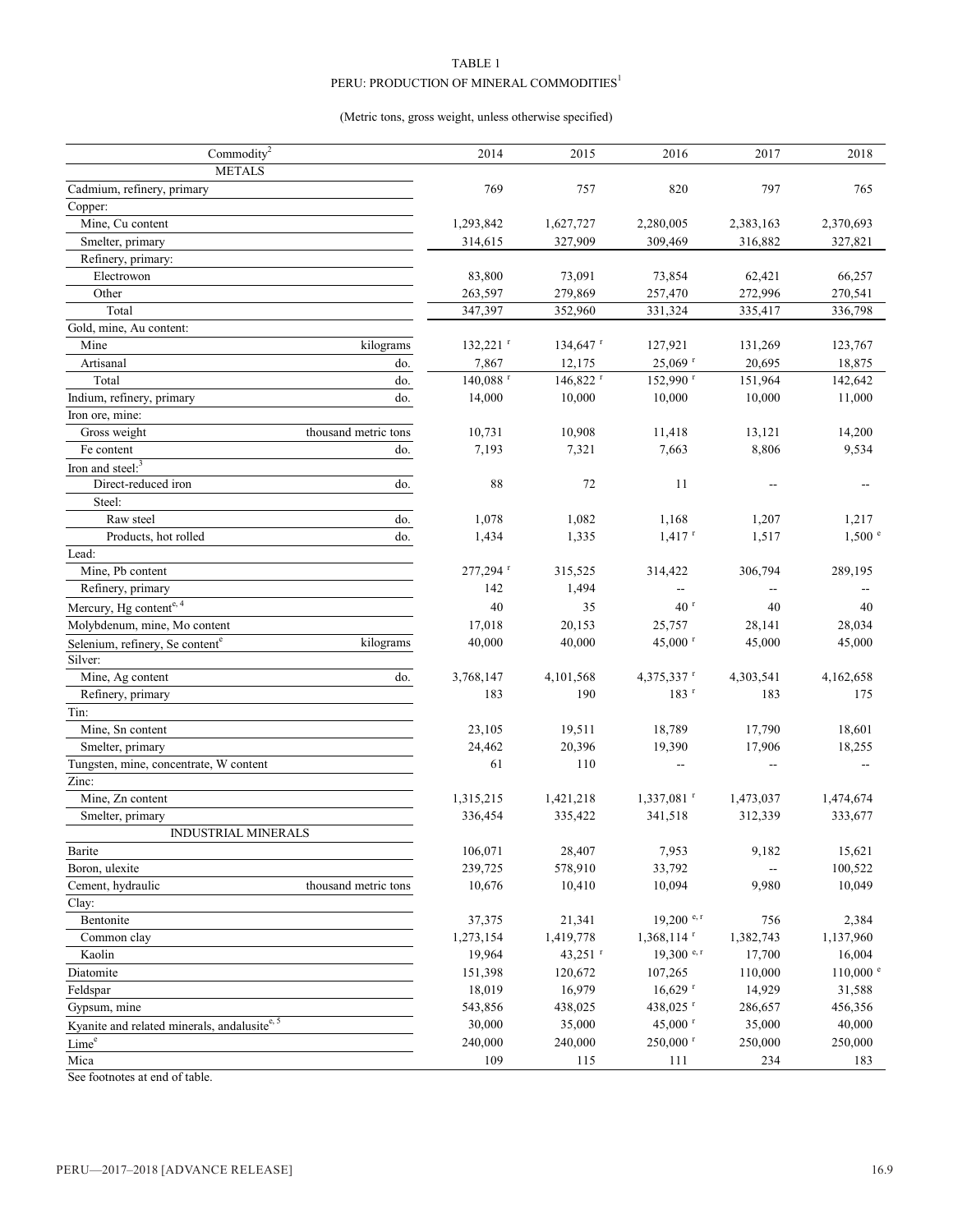# TABLE 1—Continued  ${\rm PERU: PRODUCTION}$  OF MINERAL COMMODITIES  $^1$

#### (Metric tons, gross weight, unless otherwise specified)

| Commodity <sup>2</sup>               |                            | 2014                  | 2015                  | 2016                  | 2017      | 2018               |
|--------------------------------------|----------------------------|-----------------------|-----------------------|-----------------------|-----------|--------------------|
| INDUSTRIAL MINERALS-Continued        |                            |                       |                       |                       |           |                    |
| Nitrogen, ammonia, N content         |                            | 13,000                | $5.000~$ <sup>r</sup> | 5,000 $e, r$          |           | $-$ e              |
| Phosphate rock: <sup>6</sup>         |                            |                       |                       |                       |           |                    |
| Gross weight                         | thousand metric tons       | 3,801                 | 3,881                 | 3,853                 | 3,040     | 3,900              |
| $P_2O_5$ content                     | do.                        | 1,155                 | 1,180                 | 1,156                 | 922 e     | $1,200$ $^{\circ}$ |
| Salt, all types                      |                            | 1,175,157             | 1,471,131             | 1,450,415             | 1,481,398 | 1,509,564          |
| Stone, sand and gravel construction: |                            |                       |                       |                       |           |                    |
| Sand and gravel, sand                | thousand metric tons       | 1,213                 | $1,874$ <sup>r</sup>  | $1.699$ <sup>r</sup>  | 1,502     | 1,578              |
| Stone:                               |                            |                       |                       |                       |           |                    |
| Crushed:                             |                            |                       |                       |                       |           |                    |
| Limestone                            | do.                        | 21,986                | 24,662                | 18,819 <sup>r</sup>   | 20,273    | 30,526             |
| Quartzite                            |                            | 47,491                | 84,854                | 74,634                | 73,022    | 67,296             |
| Other, unspecified                   | thousand metric tons       | 9,993                 | $9.392$ <sup>r</sup>  | $7,238$ <sup>r</sup>  | 8,357     | 9,790              |
| Dimension:                           |                            |                       |                       |                       |           |                    |
| Marble                               |                            | 557                   | 707                   | 304                   | 220       | 223                |
| Onyx                                 |                            | 370                   | 158                   | 271                   | 562       | 372                |
| Slate                                |                            | 77,847                | 65,593                | 65,553                | 51,436    | 23,731             |
| Travertine                           |                            | 394,478               | 567,686 <sup>r</sup>  | 149,294               | 129,906   | 144,454            |
| Talc and related minerals:           |                            |                       |                       |                       |           |                    |
| Pyrophyllite                         |                            | 17,859                | 26,209                | 17,872                | 22,760    | 26,675             |
| Talc                                 |                            | 28,847                | 26,758                | 11,507                | 19,363    | 20,634             |
| MINERAL FUELS AND RELATED MATERIALS  |                            |                       |                       |                       |           |                    |
| Coal:                                |                            |                       |                       |                       |           |                    |
| Anthracite                           |                            | 97,889                | 143,208               | 147,993               | 186,305   | 103,142            |
| <b>Bituminous</b>                    |                            | 131,323               | 108,580               | 118,215               | 114,745   | 113,439            |
| Natural gas:                         |                            |                       |                       |                       |           |                    |
| Gross                                | million cubic meters       | 12,923                | 12,494                | 14,001                | 12,942    | 12,720             |
| Marketable <sup>7</sup>              | do.                        | $12,910$ <sup>r</sup> | $12,500$ <sup>r</sup> | $14,000$ <sup>r</sup> | 12,901    | 12,642             |
| Petroleum:                           |                            |                       |                       |                       |           |                    |
| Crude                                | thousand 42-gallon barrels | 25,296                | 21,173                | 14,773                | 15,900    | 17,840             |
| Natural gas liquids                  | do.                        | 37,767                | 33,360                | 49,445                | 49,034    | 49,036             |
| Refinery:                            |                            |                       |                       |                       |           |                    |
| Asphalt                              | do.                        | 1,710                 | 1,480                 | 1,610                 | 1,685     | 1,785              |
| Distillate fuel oil                  | do.                        | 28,336                | 24,100                | 23,754                | 8,750     | 20,270             |
| Gasoline                             | do.                        | 13,349                | 9,754                 | 12,085                | 10,930    | 10,630             |
| Jet fuel                             | do.                        | 5,835                 | 4,840                 | 4,402                 | 4,850     | 4,950              |
| Liquefied petroleum gas              | do.                        | 2,151                 | 2,190                 | 2,551                 | 2,714     | 1,780              |
| Lubricants                           | do.                        | 227                   | 260                   | 193                   | 226       | 166                |
| Residual fuel oil                    | do.                        | 8,741                 | 10,680                | 24,032                | 18,297    | 16,100             |
| Total                                | do.                        | 60,300                | 53,300                | 68,600                | 47,500    | 55,700             |

<sup>e</sup>Estimated. <sup>r</sup>Revised. do. Ditto. -- Zero.

<sup>1</sup>Table includes data available through August 27, 2019. All data are reported unless otherwise noted. Totals and estimated data are rounded to no more than three significant digits; may not add to totals shown.

<sup>2</sup>Source: Ministerio de Energía y Minas del Perú.

<sup>3</sup>Source: World Steel Association.

5 Byproduct mercury.

<sup>4</sup>Estimated based on export data.

 $6$ Source: Vale S.A. (2014–2016) and Mosaic Co. (2018).

<sup>7</sup>Source: Organization of the Petroleum Exporting Countries (OPEC), Annual Statistical Bulletin, 2019.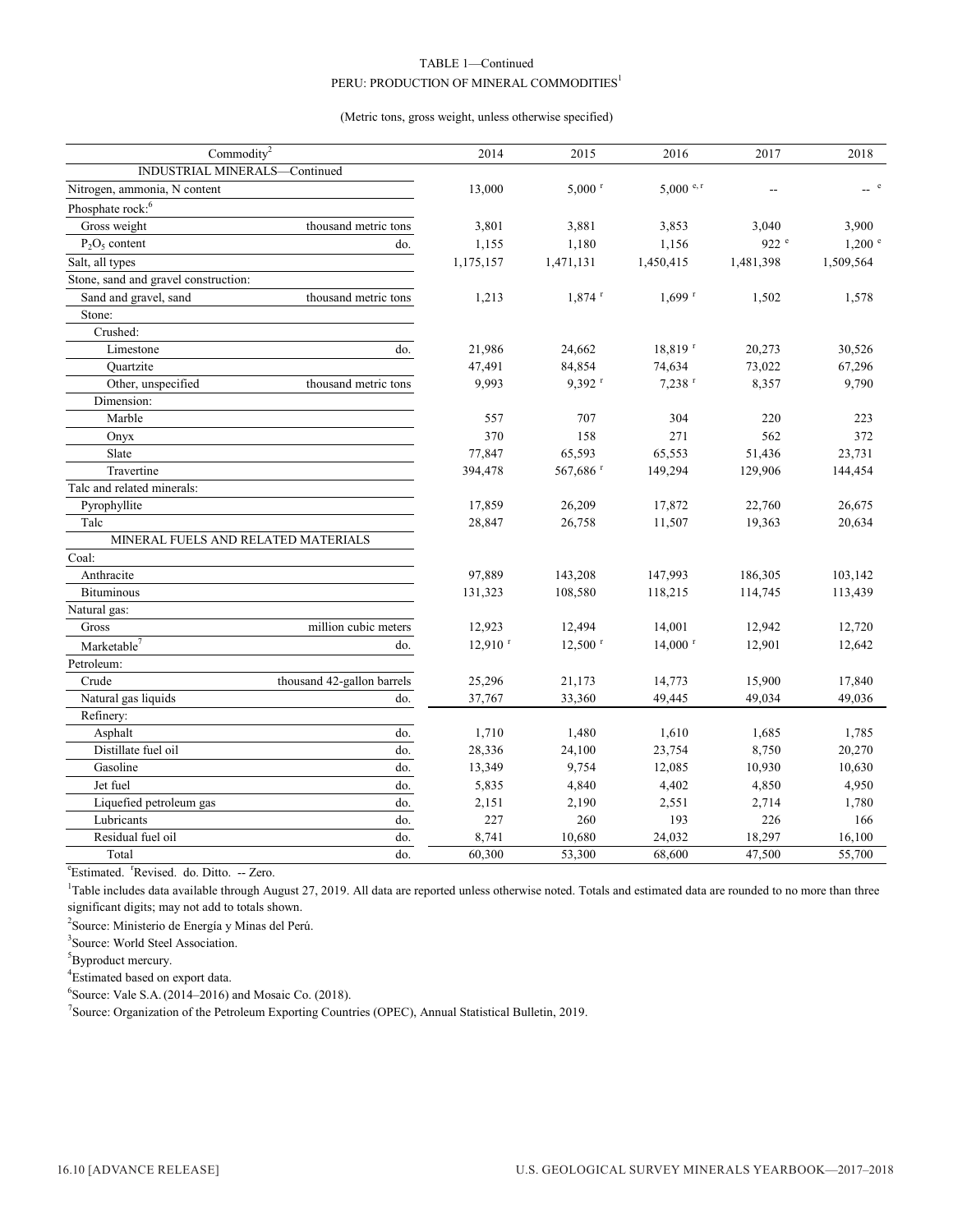#### TABLE 2 PERU: STRUCTURE OF THE MINERAL INDUSTRY IN 2018

# (Thousand metric tons unless otherwise specified)

|                   |                                                                                                               |                                                                                        | Annual                |
|-------------------|---------------------------------------------------------------------------------------------------------------|----------------------------------------------------------------------------------------|-----------------------|
| Commodity         | Major operating companies and major equity owners                                                             | Location of main facilities                                                            | capacity <sup>e</sup> |
| Andalusite        | Andalucita S.A. (private, 100%)                                                                               | Mine at Paita, Piura Region                                                            | 60                    |
| Barite            | Compañia Minera Agregados Calcareos S.A.                                                                      | Mine at Tarma, Junin Region                                                            | <b>NA</b>             |
| Bentonite         | do.                                                                                                           | Mine at Cerro Blanco, Piura Region                                                     | $\sqrt{2}$            |
| Boron, ulexite    | Inkabor S.A.C.                                                                                                | Mine at Arequipa, Arequipa Region                                                      | <b>NA</b>             |
| Cadmium           | Nexa Resources Camarquilla S.A. (Nexa Resources S.A.,<br>99.91%)                                              | Cajamarquilla refinery, Lima Region                                                    | 800                   |
| Cement            | Caliza Cementos Inca S.A. (private, 100%)                                                                     | Cajamarquilla plant, Lima Region                                                       | 400                   |
| Do.               | Cementos Pacasmayo S.A.A. (private, 100%)                                                                     | Pacasmayo plant, La Libertad Region                                                    | 2,900                 |
| Do.               | Cementos Selva S.A. (Cementos Pacasmayo S.A.A.)                                                               | Rioja plant, San Martin Region                                                         | 440                   |
| Do.               | Cementos Sur S.A. (private, 100%)                                                                             | Arequipa plant, Arequipa Region                                                        | 340                   |
| Do.               | Union Andina de Cementos S.A.A. (private, 100%)                                                               | Atocongo plant, Lima Region                                                            | 5,500                 |
| Do.               | do.                                                                                                           | Condorcocha plant, Junin Region                                                        | 2,100                 |
| Do.               | Yura S.A. (private, 100%)                                                                                     | Yura plant, Arequipa Region                                                            | 3,000                 |
| Coal, anthracite  | Compañia Minero Cerro Negro S.A.C.                                                                            | Mine at Cajamarca, Cajamarca Region                                                    | $\overline{4}$        |
| Do.               | Minera Concepción S.A.C.                                                                                      | Mine at Yungay, Ancash Region                                                          | $\,$ 8 $\,$           |
| Do.               | Minera Santa Mercedes E.I.R.L.                                                                                | Mine at Oyon, Lima Region                                                              | 10                    |
| Do.               | San Roque F.M. S.A.C.                                                                                         | Mine at Yungay, Ancash Region                                                          | 40                    |
| Coal, bituminous  | Obras Civiles y Mineras S.A.C.                                                                                | Mine at Oyon, Lima Region                                                              | 100                   |
| Copper            | Compañía Minera Antamina S.A. (BHP Billiton                                                                   | Antamina Mine, Ancash Region                                                           | 500                   |
|                   | plc, 33.75%; Glencore plc, 33.75%; Teck<br>Cominco Ltd., 22.5%; Mitsubishi Corp., 10%)                        |                                                                                        |                       |
| Do.               | Compañia Minera Antapaccay S.A. (Glencore plc, 100%)                                                          | Antapaccay Mine, Cusco Region                                                          | 220                   |
| Do.               | HudBay Peru S.A.C (Hudbay Minerals Inc., 100%)                                                                | Constancia Mine, Cusco Region                                                          | 130                   |
| Do.               | Minera Chinalco Perú S.A. [Aluminum Corporation of                                                            | Toromocho Mine, Morococha                                                              | 250                   |
|                   | China Overseas Holding Ltd., 100%]                                                                            | District, Junin Region                                                                 |                       |
| Do.               | Minera Las Bambas S.A. (MMG Ltd., 62.5%;                                                                      | Las Bambas Mine, Cotabambas,                                                           | 460                   |
|                   | GUOXIN International Investment Corp. Ltd., 22.5%;<br>CITIC Metal Co., Ltd., 15%)                             | Apurimac Region                                                                        |                       |
| Do.               | Minera Shouxin Peru S.A. (Shougang Hierro Perú S.A.A.<br>and Baiyin Nonferrous Group Co., 51%)                | Marcona Tailings Project, Ica Region                                                   | 23                    |
| Do.               | Southern Copper Corp. (Grupo Mexico S.A.B. de C.V.,<br>54.1%; Marmon Corp, 15%; Freeport-McMoRan Inc., 13.9%) | Cuajone Mine, Moquegua Region;                                                         | 200                   |
| Do.               | do.                                                                                                           | Toquepala Mine, Tacna Region                                                           | 150                   |
| Do.               | Southern Copper Corp. (Grupo Mexico S.A.B. de C.V., 88.9%)                                                    | Ilo Smelter, Moquegua Region                                                           | 360                   |
| Do.               | do.                                                                                                           | Ilo Refinery, Moquegua Region                                                          | 280                   |
| Do.               | Sociedad Minera Cerro Verde S.A.A. (Freeport-McMoRan                                                          | Cerro Verde Mine, Arequipa Region                                                      | 500                   |
|                   | Inc., 53.56%; Sumitomo Metal Mining Co. Ltd., 21%;                                                            |                                                                                        |                       |
|                   | Compañía de Minas Buenaventura S.A.A., 19.58%;<br>others, 5.86%)                                              |                                                                                        |                       |
| Do.               | Sociedad Minera El Brocal S.A.A. (Compañía de Minas<br>Buenaventura S.A.A., 61.43%)                           | Marcapunta Norte Mine, Pasco<br>Region                                                 | 50                    |
| Gold<br>kilograms | Compañía de Minas Buenaventura S.A.A. (private, 100%)                                                         | Julcani, Huancavelica Region,<br>and Orcopampa and<br>Tambomayo Mines, Arequipa Region | 8,000                 |
| do.<br>Do.        | Compañía Minera Ares S.A.C. (Holchschild Minig plc,                                                           | Arcata Mine, Arequipa Region; <sup>1</sup>                                             | 6,500                 |
|                   | $100\%$                                                                                                       | Inmaculada and Pallancata Mines,<br>Ayacucho Region                                    |                       |
| Do.<br>do.        | Compañía Minera Poderosa S.A. (private, 100%)                                                                 | Poderosa Mine, La Libertad Region                                                      | 9,000                 |
| Do.<br>do.        | Minera Barrick Misquichilca S.A. (Barrick Gold Corp.,<br>$100\%$                                              | Lagunas Norte Mine, La Libertad<br>Region                                              | 10,000                |
| Do.<br>do.        | Minera Yanacocha S.R.L. (Newmont Mining Corp.,<br>51.35%; Compañía de Minas Buenaventura S.A.A.,              | Yanacocha Mine, Cajamarca Region                                                       | 16,000                |
|                   | 43.65%; International Finance Corp., 5%)                                                                      |                                                                                        |                       |
| Do.<br>do.        | Shahuindo S.A.C. (Tahoe Resources Inc., 100%)                                                                 | Shahuindo Mine, Cajamarca Region                                                       | 2,400                 |

See footnotes at end of table.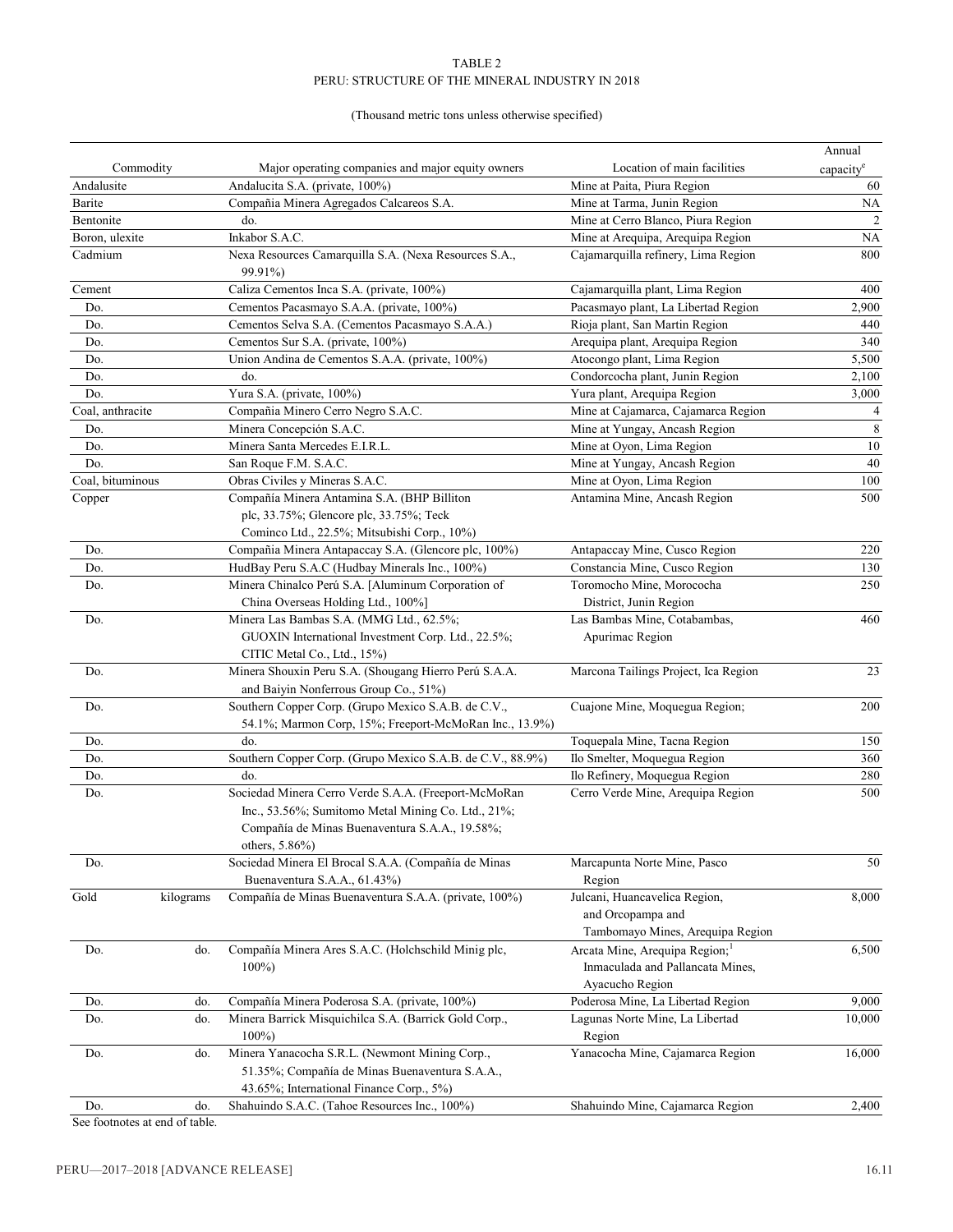#### TABLE 2—Continued PERU: STRUCTURE OF THE MINERAL INDUSTRY IN 2018

# (Thousand metric tons unless otherwise specified)

|                            |                         |                                                                                                                                                                                                |                                                                                                                               | Annual                |  |
|----------------------------|-------------------------|------------------------------------------------------------------------------------------------------------------------------------------------------------------------------------------------|-------------------------------------------------------------------------------------------------------------------------------|-----------------------|--|
| Commodity                  |                         | Major operating companies and major equity owners                                                                                                                                              | Location of main facilities                                                                                                   | capacity <sup>e</sup> |  |
| Iron ore, concentrate      |                         | Shougang Hierro Perú S.A.A. (Shougang Corp., 98.52%)                                                                                                                                           | Marcona Mine, Ica Region                                                                                                      | 10,000                |  |
| Do.                        |                         | Minera Shouxin Peru S.A. (Shougang Hierro Perú S.A.A.<br>and Baiyin Nonferrous Group Co., 51%)                                                                                                 | Marcona Tailings Project, Ica Region                                                                                          | 440                   |  |
| Lead                       |                         | Compañía de Minas Buenaventura S.A.A. (private, 100%)                                                                                                                                          | Julcani Mine, Huancavelica Region,;<br>Mallay and Uchucchacua Mines, Lima<br>Region,; Tambomayo Mines, Arequipa Region        | 30                    |  |
| Do.                        |                         | Compañía Minera Raura S.A. (private, 100%)                                                                                                                                                     | Raura Mine, Huanuco Region                                                                                                    | 30                    |  |
| Do.                        |                         | Compañía Minera Chungar S.A.C. (Volcan Compañía                                                                                                                                                | Chungar Mine, Pasco Region, and                                                                                               | 30                    |  |
|                            |                         | Minera S.A.A., 100%)                                                                                                                                                                           | Alpamarca Mines, Junin Region                                                                                                 |                       |  |
| Do.                        |                         | Sociedad Minera El Brocal S.A.A. (Compañía de Minas                                                                                                                                            | Tajo Norte Mine, Pasco                                                                                                        | 20                    |  |
|                            |                         | Buenaventura S.A.A., 61.43%)                                                                                                                                                                   | Region                                                                                                                        |                       |  |
| Do.                        |                         | Volcan Compañía Minera S.A.A. (private, 100%)                                                                                                                                                  | Cerro de Pasco Mine, Pasco Region, <sup>2</sup><br>and Yauli Mines, Junin Region                                              | 40                    |  |
| Molybdenum                 |                         | Compañía Minera Antamina S.A. (BHP Billiton plc, 33.75%;<br>Glencore plc, 33.75%; Teck Cominco Ltd.,<br>22.5%; Mitsubishi Corp., 10%)                                                          | Antamina Mine, Huari, Ancash<br>Region                                                                                        | $\boldsymbol{7}$      |  |
| Do.                        |                         | Minera Las Bambas S.A. (MMG Ltd., 62.5%;<br>GUOXIN International Investment Corp. Ltd., 22.5%;<br>CITIC Metal Co., Ltd., 15%)                                                                  | Las Bambas Mine, Cotabambas,<br>Apurimac Region                                                                               | 5                     |  |
| Do.                        |                         | Sociedad Minera Cerro Verde S.A.A. (Freeport-McMoRan<br>Copper and Gold Inc., 53.56%; Sumitomo Metal<br>Mining Co. Ltd., 21%; Compañía de Minas<br>Buenaventura S.A.A., 19.58%; others, 5.86%) | Cerro Verde Mine, Arequipa Region                                                                                             | 13                    |  |
| Do.                        |                         | Southern Copper Corp. (Grupo Mexico S.A.B. de<br>$C.V., 84.6\%)$                                                                                                                               | Cuajone Mine, Moquegua Region, and<br>Toquepala Mine, Tacna Region                                                            | 12                    |  |
| Natural gas                | thousand                | Pluspetrol Peru Corp. (Pluspetrol S.A., 27%;                                                                                                                                                   | Onshore, Blocks 56 and 88, Ucayali Basin                                                                                      | 30,000                |  |
|                            | cubic meters<br>per day | Hunt Oil Co, 25%; SK Innovation Co., Ltd., 18%; Repsol<br>YPF, 10%; Sonatrach, 10%; Tecpetrol S.A., 10%)                                                                                       |                                                                                                                               |                       |  |
| Do.                        | do.                     | Repsol YPF, 53.84%, and China National Petroleum                                                                                                                                               | Onshore, Block 57, Ucayali-Madre de                                                                                           | 5,000                 |  |
|                            |                         | Corp., 46.16%                                                                                                                                                                                  | Dios Basin                                                                                                                    |                       |  |
| Petroleum, crude 42-gallon | barrels per day         | China National Petroleum Corp., 100%                                                                                                                                                           | Onshore, Block X, Talara Basin                                                                                                | 13,000                |  |
| Do.                        | do.                     | Pacific Stratus Energy del Peru S.A.                                                                                                                                                           | Onshore, Block 192, Northern Marañón<br>Basin                                                                                 | 8,600                 |  |
| Do.                        | do.                     | Pluspetrol Norte S.A. (Pluspetrol S.A., 100%)                                                                                                                                                  | Onshore, Block 8, Marañon Basin                                                                                               | 7,000                 |  |
| Do.                        | do.                     | Savia Peru S.A., 100%                                                                                                                                                                          | Offshore, Block Z-2B, Punta Laguna                                                                                            | 8,000                 |  |
| Petroleum products         | do.                     | Refinería La Pampilla S.A.A. (Repsol YPF, 82.38%)                                                                                                                                              | La Pampilla refinery, Lima Region                                                                                             | 117,000               |  |
| Do.                        | do.                     | Petroperú S.A.                                                                                                                                                                                 | Talara refinery, Piura Region                                                                                                 | 65,000                |  |
| Do.                        | do.                     | do.                                                                                                                                                                                            | Conchan refinery, Lima Region                                                                                                 | 15,500                |  |
| Do.                        | do.                     | do.                                                                                                                                                                                            | Iquitos refinery, Loreto Region                                                                                               | 12,000                |  |
| Do.                        | do.                     | do.                                                                                                                                                                                            | Pucallpa refinery, Ucayali Region                                                                                             | 3,300                 |  |
| Do.                        | do.                     | do.                                                                                                                                                                                            | El Milagro refinery, Amazonas Region                                                                                          | 2,000                 |  |
| Do.                        | do.                     | Pluspetrol S.A.                                                                                                                                                                                | Shiviyacu refinery, Loreto Region                                                                                             | 5,000                 |  |
| Phosphate rock             |                         | Compañia Minera Miski Mayo S.R.L. (Mosaic Co., 75%, and<br>Mitsui & Co., Ltd., 25%)                                                                                                            | Bayovar Mine, Piura Region                                                                                                    | 4,000                 |  |
| Silver                     | kilograms               | Compañía Minera Chungar S.A.C. (Volcan Compañía<br>Minera S.A.A., 100%)                                                                                                                        | Chungar Mine, Pasco Region, and<br>Alpamarca Mine, Junin Region                                                               | 200,000               |  |
| Do.                        | do.                     | Compañía Minera Ares S.A.C. (Holchschild Mining plc,<br>$100\%$                                                                                                                                | Arcata Mine, Arequipa Region; <sup>1</sup><br>Inmaculada and Pallancata Mines,<br>Ayacucho Region                             | 500,000               |  |
| Do.                        | do.                     | Compañía de Minas Buenaventura S.A.A. (private, 100%)                                                                                                                                          | Julcani Mine, Huancavelica Region;<br>Uchucchacua Mine, Lima Region; and<br>Orcopampa and Tambomayo Mines,<br>Arequipa Region | 700,000               |  |

See footnotes at end of table.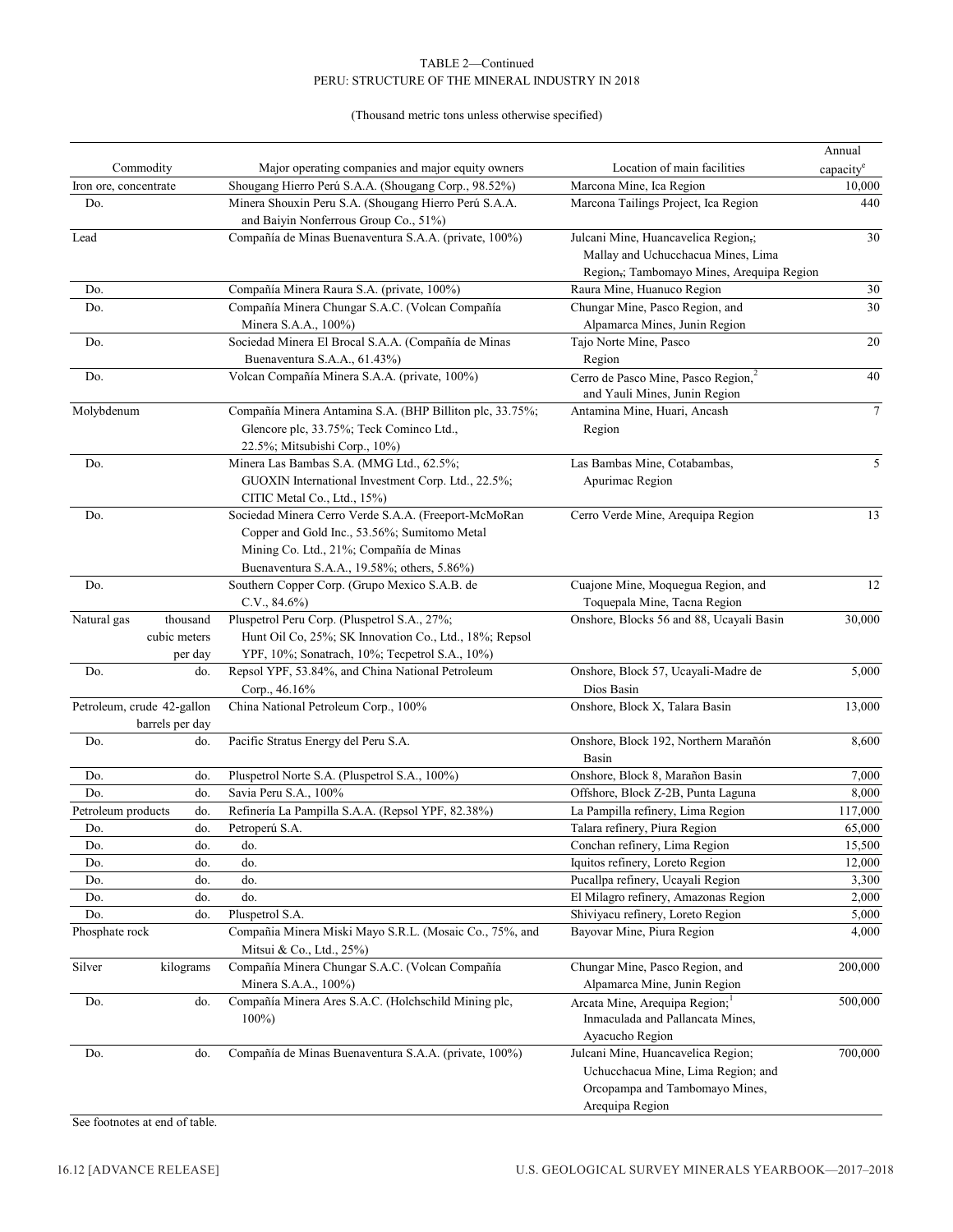#### TABLE 2—Continued PERU: STRUCTURE OF THE MINERAL INDUSTRY IN 2018

# (Thousand metric tons unless otherwise specified)

|           |             |                                                            |                                                 | Annual                |
|-----------|-------------|------------------------------------------------------------|-------------------------------------------------|-----------------------|
|           | Commodity   | Major operating companies and major equity owners          | Location of main facilities                     | capacity <sup>e</sup> |
| Silver-   | kilograms   | Volcan Compañía Minera S.A.A. (private, 100%)              | Cerro de Pasco Mine, Pasco Region, <sup>2</sup> | 400,000               |
| Continued |             |                                                            | and Yauli Mines, Junin Region                   |                       |
| Do.       | do.         | Compañía Minera Antamina S.A. (BHP Billiton plc, 33.75%;   | Antamina Mine, Huari, Ancash Region             | 600,000               |
|           |             | Glencore plc, 33.75%; Teck Cominco Ltd., 22.5%;            |                                                 |                       |
|           |             | Mitsubishi Corp., 10%)                                     |                                                 |                       |
| Do.       | do.         | Southern Copper Corp. (Grupo Mexico S.A.B. de C.V., 88.9%) | Ilo Smelter and Refinery, Moquegua Region       | 150,000               |
| Do.       | do.         | Shahuindo S.A.C. (Tahoe Resources Inc., 100%)              | Shahuindo Mine, Cajamarca Region                | 3,300                 |
| Do.       | do.         | Nexa Resources Camarquilla S.A. (Nexa Resources S.A.,      | Cajamarquilla Refinery, Lima Region             | 55,000                |
|           |             | 99.91%)                                                    |                                                 |                       |
| Steel     |             | Empresa Siderurgica del Peru S.A.A. (Gerdau S.A.)          | Plant at Chimbote, Ancash Region                | 650                   |
| Do.       |             | Acero Arequipa S.A., 100%                                  | Plant at Pisco, Ica Region                      | 360                   |
| Tin       | metric tons | Minsur S.A. (private 100%)                                 | San Rafael Mine and plant, Puno Region          | 30,000                |
| Do.       | do.         | do.                                                        | Pisco smelter and refinery, Ica Region          | 45,000                |
| Zinc      |             | Compañía Minera Antamina S.A. (CMA) (BHP Billiton          | Antamina Mine, Ancash Region                    | 450                   |
|           |             | plc, 33.75%; Glencore plc, 33.75%; Teck Cominco            |                                                 |                       |
|           |             | Ltd., 22.5%; Mitsubishi Corp., 10%)                        |                                                 |                       |
| Do.       |             | Compañía Minera Raura S.A. (private, 100%)                 | Raura Mine, Lima Region                         | 50                    |
| Do.       |             | Compañía Minera Chungar S.A.C. (Volcan Compañía            | Chungar Mine, Pasco Region, and                 | 130                   |
|           |             | Minera S.A.A., 100%)                                       | Alpamarca Mine, Junin Region                    |                       |
| Do.       |             | Nexa Resources Peru S.A.A. (Nexa Resources S.A., 80.06%)   | Atacocha and El Porvenir Mines, Pasco           | 300                   |
|           |             |                                                            | Region, and Cerro Lindo, Ica Region             |                       |
| Do.       |             | Nexa Resources Camarquilla S.A. (Nexa Resources SAA,       | Cajamarquilla refinery, Lima Region             | 330                   |
|           |             | 99.91%)                                                    |                                                 |                       |
| Do.       |             | Sociedad Minera El Brocal S.A.A. (Compañía de Minas        | Tajo Norte Mine, Pasco Region                   | 70                    |
|           |             | Buenaventura S.A.A., 61.43%)                               |                                                 |                       |
| Do.       |             | Volcan Compañía Minera S.A.A. (private, 100%)              | Cerro de Pasco Mine, Pasco Region, <sup>2</sup> | 220                   |
|           |             |                                                            | and Yauli Mines, Junin Region                   |                       |

e Estimated; estimated data are rounded to no more than three significant digits. Do., do. Ditto. NA Not available.

<sup>1</sup> Arcata Mine operations were on care-and-maintance status in 2018.

 $2^2$ Cerro de Pasco operations suspended in 2018.